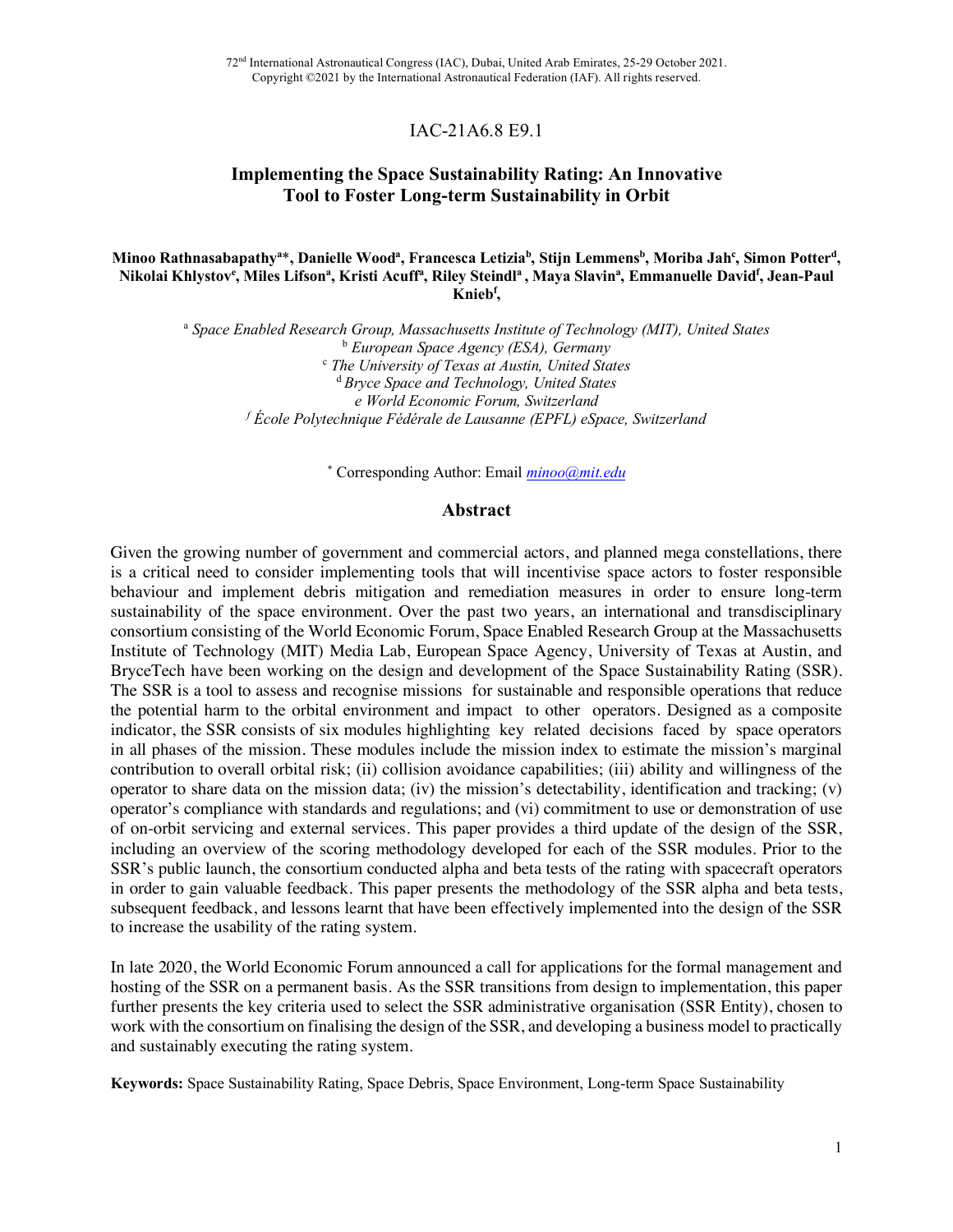## **1. Introduction**

In recent years, the global space economy has experienced a transformation with declining costs, and the proliferation of related technology leading to a surge in satellite launches, many of which are conducted by new space enterprises and nations, inevitably increasing the risk of collisions and spurring debates on the safe and sustainable use of vital near-Earth orbits. Over the coming years, thousands of payloads are expected to be launched by the commercial sector alone, adding to approximately 7520 already active satellites in orbit [1]. The orbital environment is a globally shared resource where existing international guidelines steer space actors in their activities. However, these guidelines are not easily enforceable and compliance remains below necessary levels[2]. Guidelines alone are unlikely to sufficiently curtail the creation of new debris in the coming years caused by fundamental shifts in space traffic.

First conceptualised by the World Economic Forum Global Future Council on Space, the Space Sustainability Rating (SSR) is an innovative tool designed to address the challenge of long-term sustainability of the space environment by incentivising actors to design missions compatible with sustainable and responsible operations, and operate missions considering potential harm to the orbital environment and impact on other operators.

Due to the interdisciplinary nature and complexity of defining the term 'sustainability', or even coming to a consensus on what defines sustainable operations, the SSR is designed as a tool to provide quantifiable sustainability metrics, aimed at recognising and supporting actors who adhere to or exceed existing international sustainability guidelines and regulations. As a voluntary rating, the SSR shifts the attitude towards compliance assessment, provides transparency and accountability, and accounts for decisions a space operator can make during the design, operations and end of life phases of a space mission. Since 2019, the design and development of the SSR has been led by an international and transdisciplinary consortia including the World Economic Forum, Space Enabled Research Group at the Massachusetts Institute of Technology (MIT) Media Lab, European Space Agency, University of Texas at Austin, and BryceTech.

Previous papers on the SSR focused on the high-level design and related design decisions. This paper provides an overview of the scoring methodology for each of the SSR modules, and details the aggregation, weighting and tier designations developed for the first iteration of the SSR. Additionally, the paper discusses the outcomes of the SSR alpha and beta tests to evaluate the rigor of the

SSR design, feedback from rating applicants, and lessons learnt that have been subsequently implemented into the design of the SSR prior to the SSR being released publicly.

The SSR development process was planned in two phases: a development phase that is now complete and an operational phase to be overseen by a permanent host organisation. In late 2020, the World Economic Forum announced a call for applications from organisations to take on the role of the SSR Administrative Entity to lead and operationalise the SSR, and begin issuing sustainability certifications to mission operators in early 2022. This paper presents the key criteria and process used in the selection of the SSR Entity.

### **2. SSR Modules and Scoring Methodology**

Informed by successful rating systems in other industries, such as the Leadership in Energy and Environmental Design (LEED), a green building certification system developed by the U.S. Green Building Council (USGBC), the SSR is designed as a composite indicator, aggregating and weighing individual indicators (modules) to produce one overall index (rating). Each SSR module consists of an individual point system based on key criteria and information requested from the SSR Applicant. The final result is a numerical rating for a mission that is then associated with a certain SSR Baseline Tier rating (Certified, Silver, Gold, Platinum), as illustrated in **Error! Reference source not found.**.



*Figure 1 Example of the SSR Baseline Tier awarded at different stages of a mission, and baseline tier designations*

An actor seeking an SSR will receive a Baseline Tier rating (hereafter referred to as SSR Tiers) based on responses to the SSR questionnaire, which gathers the information required to evaluate each of the SSR modules. The SSR Tier is awarded at different missions phases (i.e. feasibility stage, design stage, in-orbit stage, and disposal phase) as shown in Figure 1. The SSR will be periodically updated to reflect the actual performance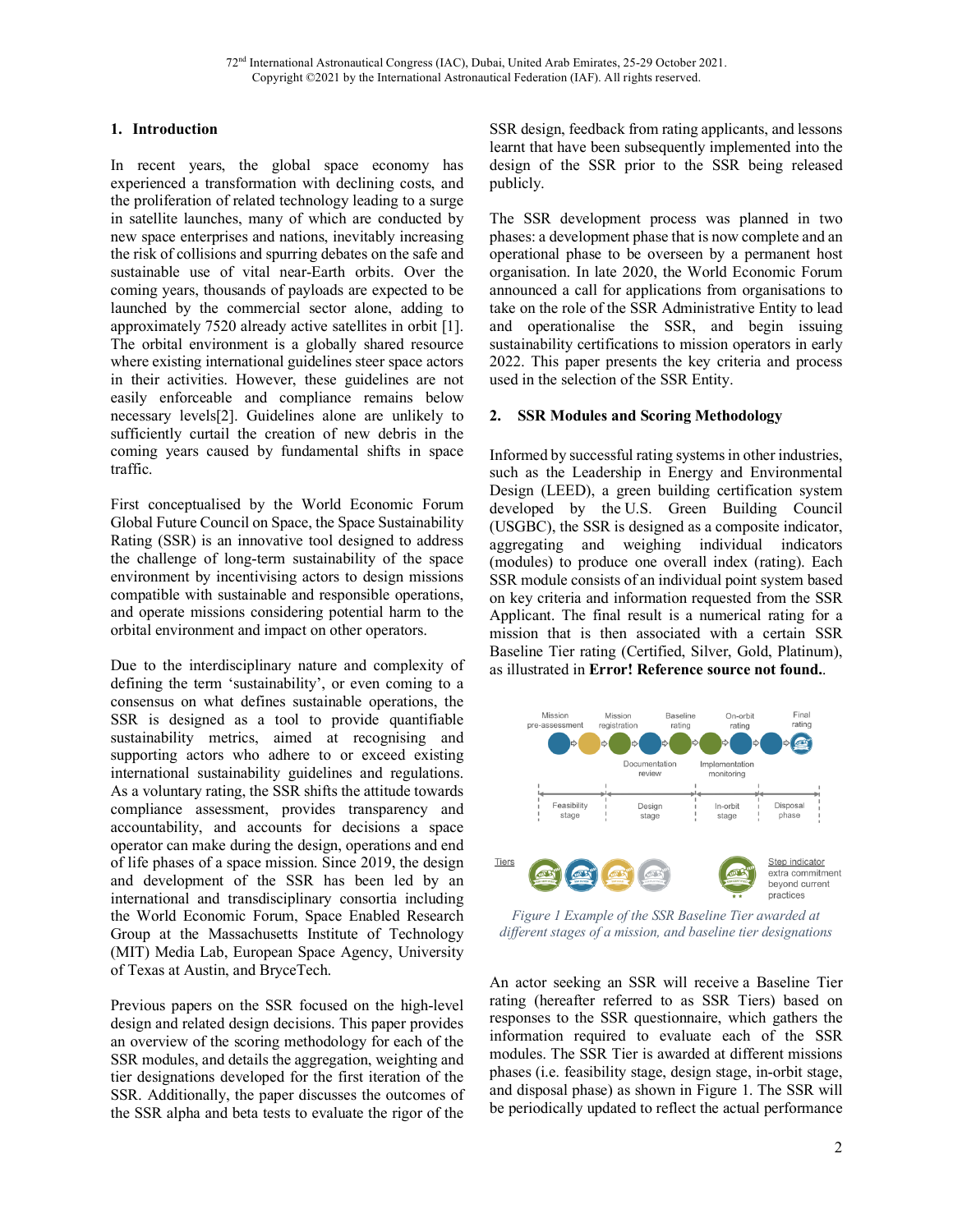over the mission duration that shows whether a mission is becoming more or less sustainable based on the initial planned behaviors attested to by the operator. The final SSR for a mission will be issued at the post-mission disposal phase of the mission, and considers the operator's decisions on the satellite's demise and/or placement of the satellite in decay orbits. This accounts for the mission's actual overall impact on the space environment. In addition to the SSR Tiers, SSR Applicants can earn additional credit in the form of Steps (or bonus scores). Steps exist to recognise operators for good behaviors in emerging areas that are still too new or fluid to be defined in rigid terms and incorporated into the SSR Tiers, such as the on-orbit servicing captured as part of the SSR External Services module, acknowledging that satellite servicing is still in the demonstration phase, and that the not all missions will employ external services. Bonus scores are awarded when an SSR Applicant provides information to specific questions in the SSR questionnaire, or specific SSR modules. Bonus scores are reported separately and do not contribute to the SSR Tier of a mission.

The SSR's modules will be reviewed and revised on a regular basis by the SSR Entity in consultation with the SSR Design Team and Board of Advisors to ensure relevance and adapt to the changes in technologies, the space environment, and international standards. In the first iteration of the SSR, six modules are included in the rating system, with an overarching verification module applied to all modules, namely;

- (i) Mission Index (or space traffic footprint);
- (ii) Collision Avoidance Capabilities;
- (iii) Data Sharing;
- (iv) Detectability, Identification, and Tracking;
- (v) Application of Standards;
- (vi) External Services.

The following section briefly details each of the SSR modules, and respective scoring schemes.

## *2.1 Prerequisite questions*

The purpose of the SSR prerequisite questions is to ascertain if satellite operators requesting a rating meet the minimal level of effort toward sustainability necessary to merit recognition. The SSR prerequisite questions are informed by the Space Debris Mitigation Guidelines of the Inter-Agency Space Debris Coordination Committee [3], and include confirmation of compliance with postmission disposal guidelines, commitment to employ a space debris mitigation plan and passivation at the end of operations, as well as the commitment to avoid intentional destruction of any space object. These prerequisite standards are intended to flag irresponsible behavior, but are set low enough to not be exclusionary of emerging actors making a good faith effort towards sustainability but who may not be able to achieve all internationally recognised best practices perfectly.

If one of the prerequisite questions is not answered with strong performance, the overall score of the operator is envisioned be limited to a lower tier level, even if the operator performs well in other aspects of the assessment. For example, one of the prerequisite questions requests the SSR Applicant to confirm if the mission avoids the intentional destruction of any space object. In the case where the Applicant is unable to confirm avoidance of intention harm to other satellites in the space environment, the SSR Applicant will not be eligible to receive a rating, regardless of the mission's performance in the SSR modules. This is in line with the SSR's key objective to encourage sustainable behavior in space, and reward actors who make efforts in the pursuit of longterm sustainability.

In addition, the prerequisite questions ask the operator requesting the SSR evaluation to affirm that it commits to share information and supporting documentation with the SSR Entity (also referred to the SSR Issuer) as required to assess and provide an SSR, and to keep that information up to date.

### *2.2 Mission Index Module*

The mission index is a metric that quantifies the fragmentation risk associated to a mission, which is the likelihood that an object is involved in a fragmentation and the severity of this potential fragmentation measured through the impact on operational satellites [4]. The metric is connected with several aspects of a mission as, for example, the size of the spacecraft, and the orbit where it is operating. The input required for the assessment include mass, cross-sectional area, operational mean altitude and inclination, target disposal trajectory (apogee, perigee), expected disposal success rate, and mitigated collision risk. The value of this metric is computed along the whole mission lifetime (i.e. from feasibility to disposal phase of the mission) to capture the risk reduction associated with the implementation of disposal strategies.

In addition, we also compare the risk associated with the selected disposal and the one corresponding to the IADCrecommended disposal action in the corresponding orbital region (e.g. the 25-year rule in LEO). In particular, two separate scores are compute for a mission: the *absolute* index of the mission (*I*), intended as the simple evaluation of the risk metric for the mission, and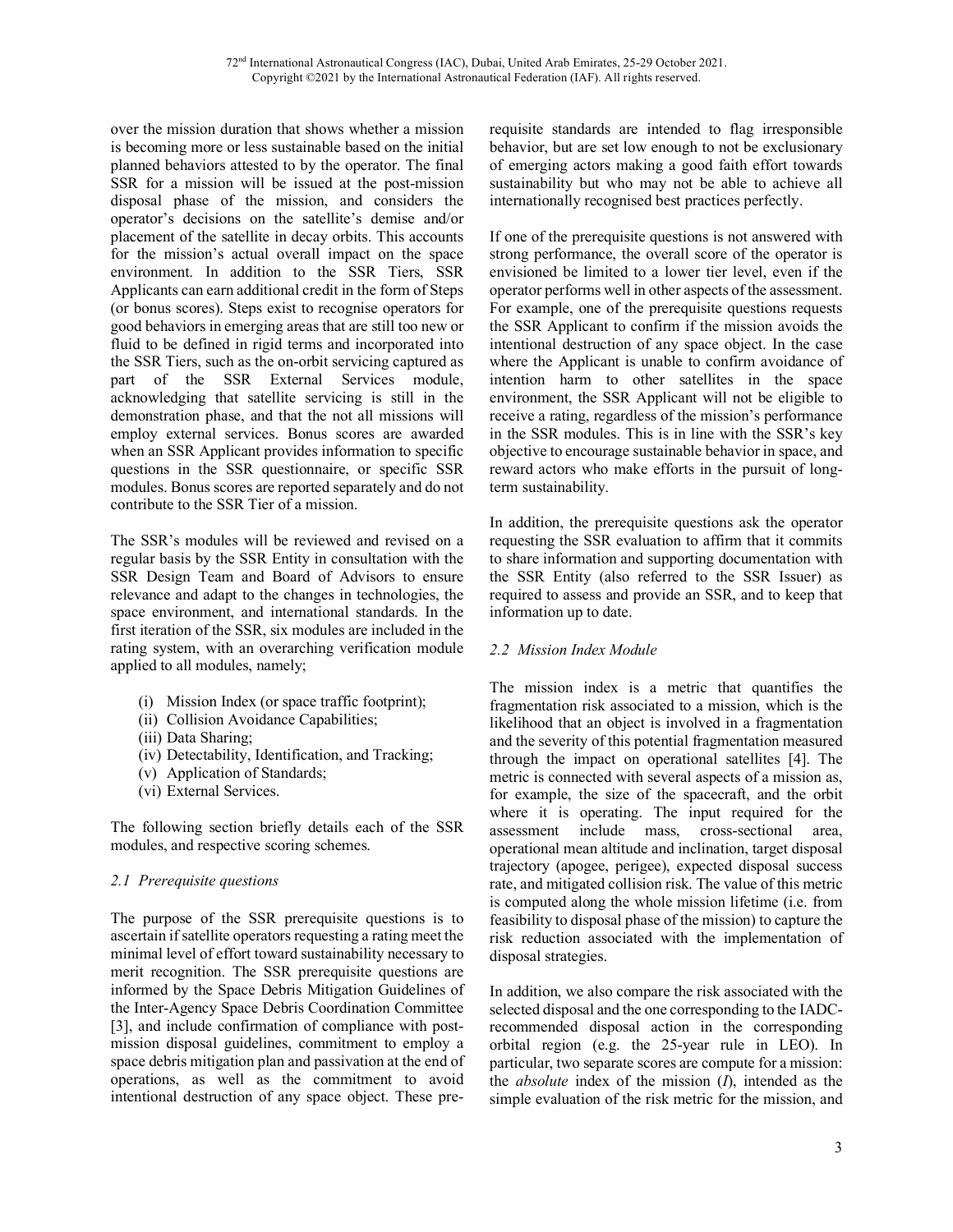the *relative* value, intended as the ratio between the absolute index *I* and the one corresponding to the reference mitigation scenario (*Iref*).

### **Normalisation**

The approach to normalisation for the mission index module is described in detail in [5] and summarised here. For the *absolute* part of the mission index, the normalisation is performed by introducing the concept of environment capacity, that is the number and the type of missions that are compatible with a stable evolution of the environment [6]. This approach is more complex than normalising with a reference mission, but it is also more robust and can capture the evolution of the environment. In particular, the available capacity (i.e. not used by existing missions and space debris) is used as a normalisation factor within the rating and a logarithmic function is applied to translate the normalised index into a value between 0 and 1 that can be integrated with the values coming from the other modules. A similar approach is used also for the relative component of the mission index, where the mapping function to the 0-1 range was selected after a calibration phase based on the analysis of some reference missions with different disposal approaches.

### *2.3 Collision Avoidance Module*

Due to the increasing number of operational satellites and debris in orbit, and limitations of publicly available information on how operators carry out their collision avoidance monitoring and manoeuvres [7], the SSR Collision Avoidance Module recognises efforts taken by the mission operators to evaluate and improve their collision avoidance capabilities. In absence of a perfect space surveillance capability and depending on the operators' capabilities, this module comprises of three categories of actions that can be taken an operator to reduce the risk of accidental collision with debris and among active operators namely;

- (i) Orbital State Knowledge (during normal operations);
- (ii) Collision Avoidance: Availability to Coordinate; and
- (iii) Collision Avoidance: Availability to Coordinate
- (iv) Collision Avoidance: Capability to Manoeuvre

The module further compliments the aspect of riskreduction related to collision avoidance captured in the mission index [4,8,9], focusing on best practices for which it is more difficult to directly quantify the contribution to orbital risk mitigation.

For each of the categories of action, four different levels are defined, which are associated to different scores:

- Minimum (0 points)
- Low  $(2 \text{ points})$
- Medium (3 points)
- High (4 points)

Entities can accumulate points for each of the three category up to the highest level whereby they satisfy all criteria contained in the rubric. If an operator is able to fulfil multiple boxes in a single row, those point values are added. For example, if an actor is able to fulfil the highest level of orbital state knowledge for a mission, the total points they receive will include low (2 points), medium (3 points) and high (4 points), totally a score of 9 points for the entry. Table 1 below details the scoring rubric used for the SSR Collision Avoidance Module.

| Table 1 Scoring rubric for the SSR Collision Avoidance |  |
|--------------------------------------------------------|--|
| Capability module                                      |  |

|              | <b>Orbital State Knowledge</b>                                                                                                                                                                                                             |
|--------------|--------------------------------------------------------------------------------------------------------------------------------------------------------------------------------------------------------------------------------------------|
| Minimum      | Reliance on a third party public SSA                                                                                                                                                                                                       |
| $(0$ points) | provider for state information                                                                                                                                                                                                             |
| Low          | Operator maintained orbital position*                                                                                                                                                                                                      |
| $(2$ points) | state knowledge of object                                                                                                                                                                                                                  |
| Medium       | Maintain orbital state knowledge of                                                                                                                                                                                                        |
| $(3$ points) | object to $\leq 10$ km in any direction                                                                                                                                                                                                    |
|              | Update orbit determination for the<br>operated satellite when a manoeuvre or<br>other event induces a change to its<br>orbit that would cause the operator's<br>state estimation to be worse than the<br>required orbital state knowledge. |
|              | $\mathcal{R}_{\mathcal{L}}$                                                                                                                                                                                                                |
|              | Characterise/validate covariance of<br>your orbit determination                                                                                                                                                                            |
| High         | Maintain orbital state knowledge of                                                                                                                                                                                                        |
| $(4$ points) | object to within $\leq 1$ km in any                                                                                                                                                                                                        |
|              | direction.                                                                                                                                                                                                                                 |

Orbital position state knowledge refers to timeindexed position and velocity information, but does not include covariance.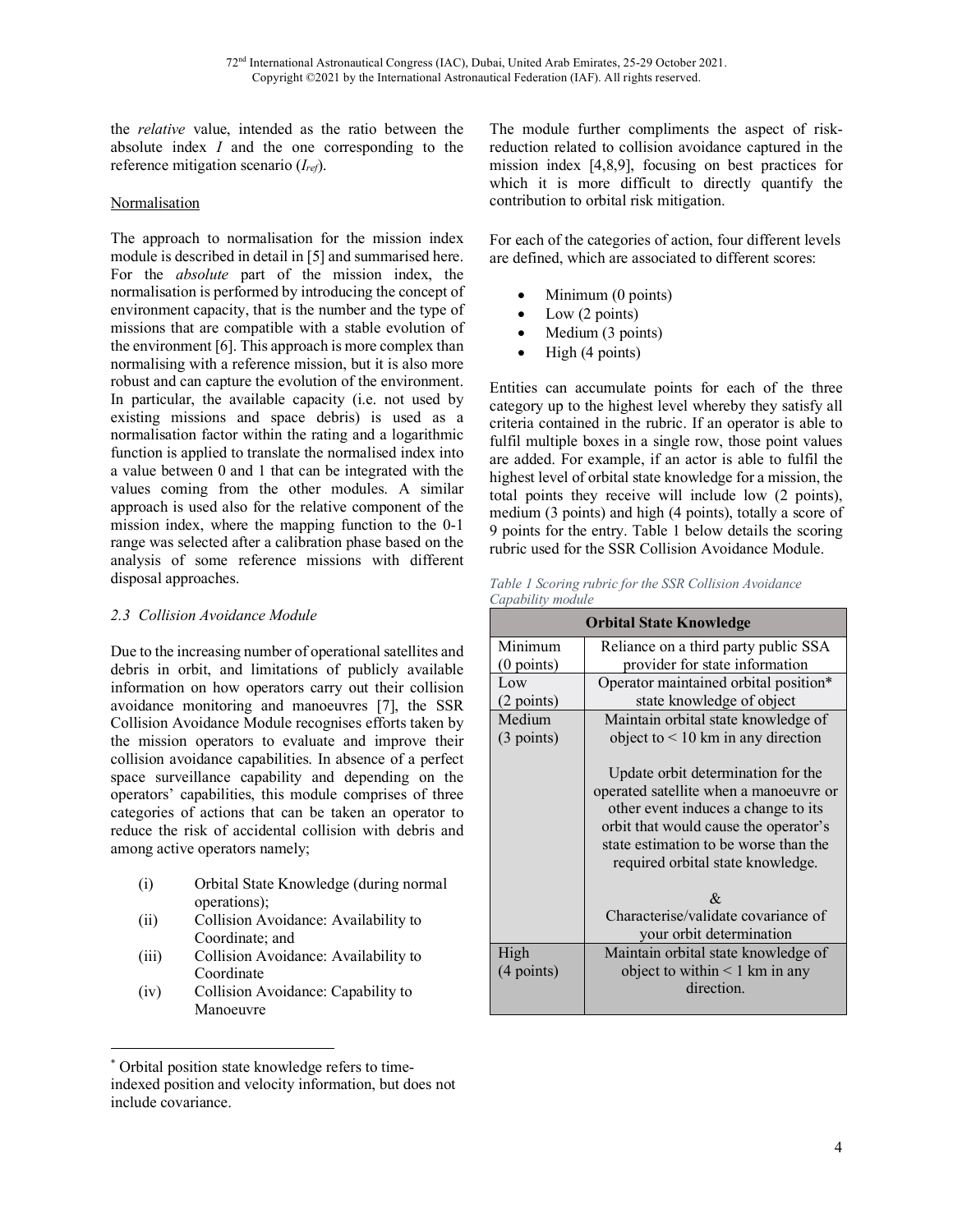72nd International Astronautical Congress (IAC), Dubai, United Arab Emirates, 25-29 October 2021. Copyright ©2021 by the International Astronautical Federation (IAF). All rights reserved.

|              | Update orbit determination for the                                             |
|--------------|--------------------------------------------------------------------------------|
|              | operated satellite when a manoeuvre or                                         |
|              | other event induces a change to its                                            |
|              | orbit that would cause the operator's                                          |
|              | state estimation to be worse than the                                          |
|              | required orbital state knowledge.                                              |
|              | &                                                                              |
|              | Characterise/validate covariance of                                            |
|              | your orbit determination                                                       |
|              | <b>Collision Avoidance: Availability to Coordinate</b>                         |
| Minimum      | Not able to coordinate                                                         |
| $(0$ points) |                                                                                |
| Low          | Able to coordinate in response to                                              |
| (2 points)   | emergencies (but not necessarily on a                                          |
|              | routine basis)                                                                 |
| Medium       | Able to coordinate during set hours per                                        |
| $(3$ points) | day                                                                            |
| High         | Has a system for routine conjunction                                           |
| (4 points)   | assessment and capability to respond                                           |
|              | to concerns 24 hours per day via                                               |
|              | human or computer system capable of                                            |
|              | supporting near-immediate                                                      |
|              | coordination and reaction for urgent                                           |
|              | issues                                                                         |
|              | <b>Collision Avoidance: Capability to Coordinate</b>                           |
|              |                                                                                |
| Minimum      |                                                                                |
| $(0$ points) | Operator has no dedicated process for<br>conjunction screening, assessment, or |
|              | mitigation.                                                                    |
|              | The operator may be unable to or                                               |
|              | chose not to ever manoeuvre in                                                 |
|              | response to conjunctions                                                       |
| Low          | Has the capability to be contacted in                                          |
| (2 points)   | case of close approach or another high-                                        |
|              | risk event                                                                     |
|              |                                                                                |
|              | Operator regularly screens orbits and                                          |
|              | planned manoeuvres against public                                              |
|              | catalogues and/or information from                                             |
|              | SSA sharing organisations and/or                                               |
|              | third-party SSA providers                                                      |
| Medium       | Operator is capable of interpreting                                            |
| $(3$ points) | conjunction data messages and other                                            |
|              | common formats, to determine risk                                              |
|              | and generate/screen mitigating                                                 |
|              | manoeuvres                                                                     |
|              |                                                                                |
|              | Operator has a system for automated                                            |
|              | routine conjunction assessment                                                 |
| High         | Has documented procedures for                                                  |
| (4 points)   | collision screening, assessment, and<br>mitigation                             |

|              | Regularly screens operational                    |  |  |
|--------------|--------------------------------------------------|--|--|
|              | spacecraft and planned manoeuvres                |  |  |
|              | against SSA sharing organisation                 |  |  |
|              | catalogue                                        |  |  |
|              | <b>Collision Avoidance: Manoeuvre capability</b> |  |  |
| None         | Not able to manoeuvre or affect the              |  |  |
| $(0$ points) | spacecraft trajectory                            |  |  |
| Low          | Able to deliver a $\Delta v < 1$ cm/s within 6   |  |  |
| (2 points)   | orbit revolution and/or use of                   |  |  |
|              | differential drag                                |  |  |
| Medium       | Able to deliver a $\Delta v$ of 1 cm/s within 6  |  |  |
| $(3$ points) | orbital revolutions                              |  |  |
| High         | Able to deliver a $\Delta v$ of 1 cm/s within 1  |  |  |
| (4 points)   | orbital revolution                               |  |  |
|              |                                                  |  |  |
| <b>Bonus</b> |                                                  |  |  |
| Minimum      |                                                  |  |  |
| $(0$ points) |                                                  |  |  |
| Low          | Maintain orbital state knowledge until           |  |  |
| (2 points)   | spacecraft is placed into a graveyard            |  |  |
|              | orbit or is disposed of through                  |  |  |
|              | atmospheric re-entry                             |  |  |
| Medium       | Maintain orbital state knowledge to 10           |  |  |
| $(3$ points) | km until spacecraft is placed into a             |  |  |
|              | graveyard orbit or is disposed of                |  |  |
|              | through atmospheric re-entry                     |  |  |
| High         | Maintain orbital state knowledge to 1            |  |  |
| $(4$ points) | km until spacecraft is placed into a             |  |  |
|              | graveyard orbit or is disposed of                |  |  |
|              |                                                  |  |  |

Please note that the scores may continue to be revised as the SSR design matures.

# *2.4 Data Sharing Module*

As the space environment becomes increasingly complex, there is a need for more timely and accurate data sharing practices between actors. In the 2021 'Space Sustainability: Stakeholder Engagement Study', published by the United Nations Office of Outer Space Affairs (UNOOSA), transparency and information sharing were often identified as critical elements to gain trust and build confidence among the space community, with numerous stakeholders reflecting that is was mandatory to build space sustainability practices [10].

In order to incentivise actors to increase their data sharing, and reward actors who are open to sharing data about their missions, the SSR Data Sharing module recognises three categories of data sharing, namely [11]:

- (i) Collision Avoidance Coordination Information;
- (ii) Satellite Metric Information;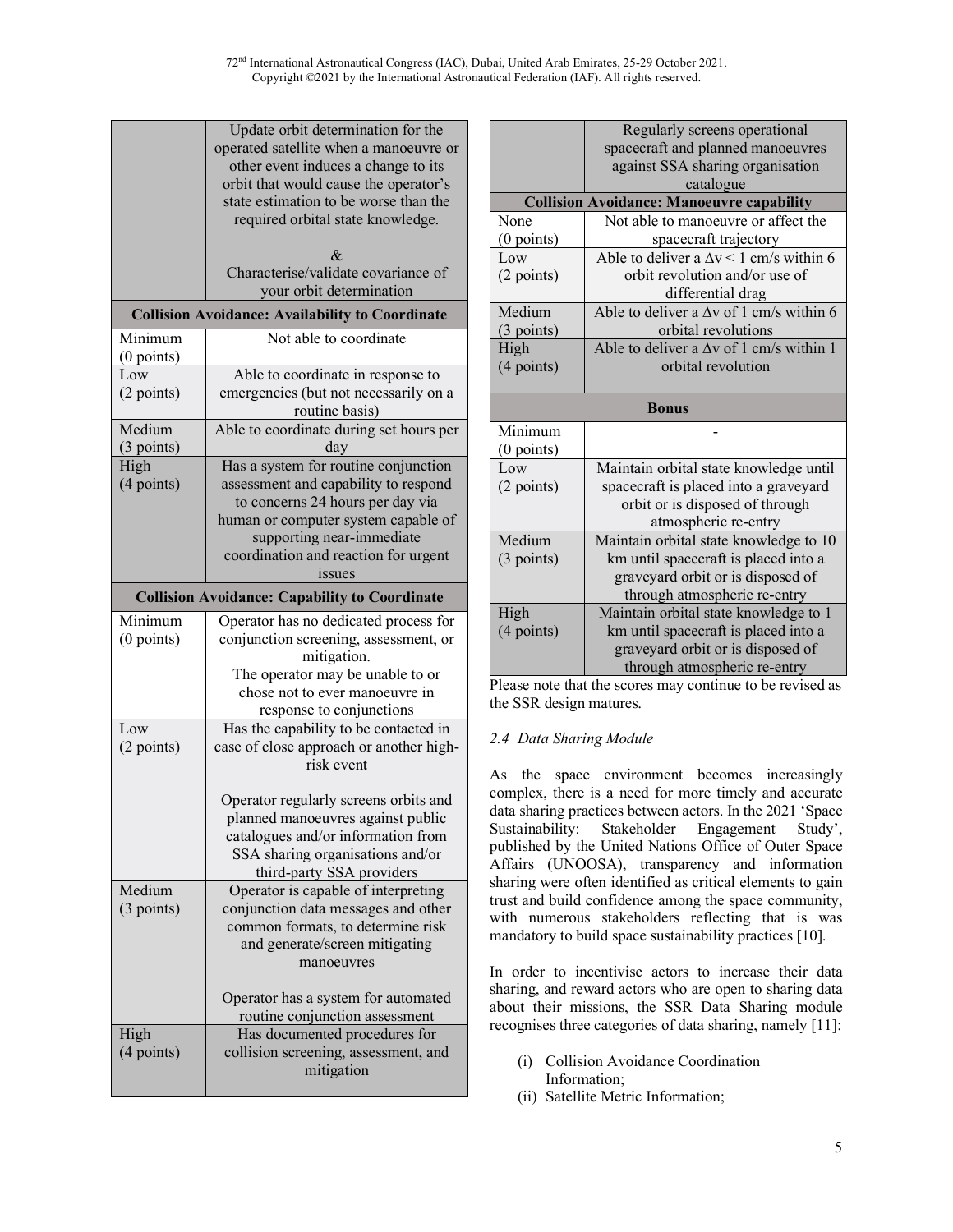### (iii) Satellite Characterisation Information

Table 2 details the scoring rubric for each of the data sharing categories, whereby actors are awarded points for sharing a specific type of data with a certain audience category, including:

- (i) SSA Provider(s) who operate SSA databases for use by third parties or provide SSA data products or services to others;
- (ii) Upon request by other operators for coordination in response to a high interest event or other specific planned or emergent event;
- (iii) Voluntary network(s) of operators/stakeholders such as the Space Data Association that operate a platform to share safety of flight information, with some networks providing additional data

verification and validation and/or legal and technical restrictions on the use of shared information; and

(iv) public sharing, whereby the operator ensures the dissemination mechanism makes clear that the information posted is accurate and authoritative information provided by the operator, and where it is clearly stated the operator is committing to keep the information updated and additionally shows the last time the information was updated. Providing information to a third party who hosts and shares such information (e.g. listing a satellite's mass on Wikipedia), would not be sufficient to earn credit under this category.

| Data shared (categorised by contribution to safety)              | <b>SSA</b><br>Provider(s) | Upon<br>request | <b>Voluntary</b><br>network | <b>Public</b>  |
|------------------------------------------------------------------|---------------------------|-----------------|-----------------------------|----------------|
| Collision Avoidance Coordination Information                     |                           |                 |                             |                |
| Publish $+$ update collision avoidance contact information       | 10                        | 10              | 12                          | 12             |
| Publish + update collision avoidance contact time zone/hours of  | 3                         | 3               | 3                           | $\overline{4}$ |
| operation                                                        |                           |                 |                             |                |
| Publish + update COLA contact/coordination response time         | 1                         | $\overline{2}$  | $\overline{2}$              | $\mathbf{1}$   |
| commitments                                                      |                           |                 |                             |                |
| Satellite and Mission Information                                |                           |                 |                             |                |
| Publish + update satellite ephemeris (including manoeuvres, for  | 12                        | 8               | 15                          | 15             |
| LEO: 7 days, MEO/GEO: 14 days into the future). Sharing          |                           |                 |                             |                |
| archived data is encouraged, but not required.                   |                           |                 |                             |                |
| Publish + update covariance information                          | 6                         | 5               | 6                           | 6              |
| Publish + update covariance characterisation/validation          | $\mathbf{1}$              | $\overline{2}$  | $\overline{3}$              | 3              |
| Publish + update launch vehicle timing/trajectories (planned and | 3                         | 1               | 1                           | $\overline{2}$ |
| actual)                                                          |                           |                 |                             |                |
| Satellite Characterisation Information                           |                           |                 |                             |                |
| Publish + update satellite mass                                  | 4                         | 3               | 4                           | 4              |
| Publish + update satellite manoeuvrability (manoeuvrable/non-    | 5                         | 5               | 6                           | 6              |
| manoeuvrable)                                                    |                           |                 |                             |                |
| Publish + update satellite manoeuvrability capability            | $\overline{\mathbf{3}}$   | $\overline{2}$  | $\overline{3}$              | $\overline{3}$ |
| Publish + update satellite operational status (operational/non-  | $\overline{5}$            | $\overline{5}$  | 6                           | 6              |
| operational referring to the real-time operational status of the |                           |                 |                             |                |
| satellite post-launch until disposal)                            |                           |                 |                             |                |
| If the satellite uses autonomous systems (systems without a      |                           |                 |                             |                |
| human in the loop) for satellite manoeuvring, publish + update:  |                           |                 |                             |                |
| The criteria for when a manoeuvre is triggered                   | 5                         | 3               | 5                           | 5              |
| Where and with what frequency planned autonomous                 | $\overline{5}$            | 3               | 5                           | 5              |
| manoeuvres are reflected in shared SSA information               |                           |                 |                             |                |
| If emergency stop procedures exist to interrupt autonomous       | $\overline{2}$            | $\overline{2}$  | 3                           | 3              |
| procedures in case of malfunction and how another operator       |                           |                 |                             |                |
| should request an emergency stop                                 |                           |                 |                             |                |

#### *Table 2 Scoring rubric for SSR Data Sharing Module*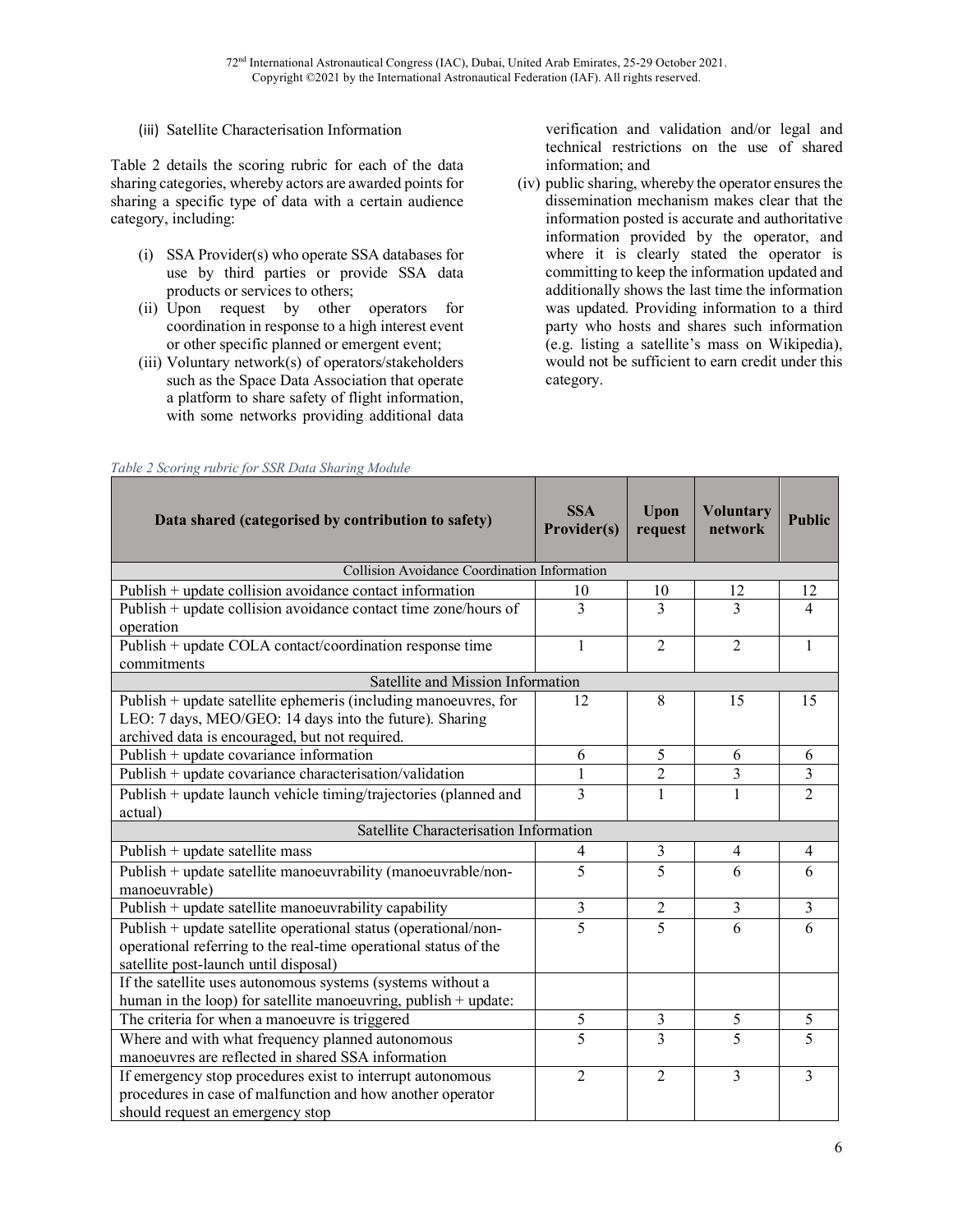72nd International Astronautical Congress (IAC), Dubai, United Arab Emirates, 25-29 October 2021. Copyright ©2021 by the International Astronautical Federation (IAF). All rights reserved.

| Other forms of data sharing (Bonus)                            |  |  |
|----------------------------------------------------------------|--|--|
| Radio-frequency Information to support interference            |  |  |
| avoidance/mitigation/geolocation                               |  |  |
| Spacecraft anomaly information                                 |  |  |
| Other datasets to support government/academic research†        |  |  |
| APIs or other means for automatic machine to machine access to |  |  |
| above information. $\ddagger$                                  |  |  |

Please note that the scores may continue to be revised as the SSR design matures.

### *2.5 Detectability, Identification and Tracking*

Based on the physical and operational characteristics of the satellite during launch, operations and disposal, the Detection, Identification and Tracking (DIT) module of the SSR considers the level of ability for observers to detect, identify, and track the mission [12, 13]. The SSR evaluates these aspects of the mission using a software model that simulates a reference ground station network with optical and radar sensors to calculate the probability that a given mission can be detected, identified and tracked, given the mission characteristics. The DIT scoring methodology were developed using case studies of existing space missions that have publicly available information about their physical characteristics and orbits. Key aspects considered in the design of the DIT module is described in Table 3.

| Table 3 Description of the detection, identification, and |  |
|-----------------------------------------------------------|--|
| tracking aspects applied to the SSR DIT Module            |  |

| <b>Module Aspects</b>   | <b>Description</b>              |
|-------------------------|---------------------------------|
| <b>Detection</b>        | Geometric approximation of      |
|                         | the satellite and the orbital   |
| Probability that a      | information are used to         |
| space object can be     | estimate the satellite's        |
| detected from a         | average visual magnitude        |
| reference set of        | from an optical sensor and      |
| ground-based            | probability of detection by a   |
| sensors                 | radar sensors.                  |
| <b>Identification</b> § | Distinguishing features of the  |
|                         | satellite (radar cross-section, |
| Probability that a      | dimensions, altitude, angular   |
| naïve observer can      | momentum, and visual            |
| identify that the       | magnitude) are used to          |
| object as one of the    | quantify the ease of            |
| objects in a known      | identifying the satellite. This |
| catalogue, using        | score is calculated by          |
| only information        |                                 |

| that is independently<br>measured                                                                                                                                                                                                                  | referencing ASTRIAGraph<br>$[14]$ , a tool to support<br>Anthropogenic Space Objects<br>(ASOs) visualisation and<br>tracking by combining data<br>from multiple SSA.<br>Orbital information and                                                                                                                                                                                                                                                                                                                                       |
|----------------------------------------------------------------------------------------------------------------------------------------------------------------------------------------------------------------------------------------------------|---------------------------------------------------------------------------------------------------------------------------------------------------------------------------------------------------------------------------------------------------------------------------------------------------------------------------------------------------------------------------------------------------------------------------------------------------------------------------------------------------------------------------------------|
| Tracking<br>Probability that a<br>naïve observer can<br>effectively predict<br>when an identified<br>object will return to<br>the field of regard of<br>a network of<br>sensors, based only<br>on information that<br>is independently<br>measured | simulated sensor network are<br>used to calculate the average<br>length of an access<br>opportunity where the<br>satellite can be observed by a<br>sensor, the average interval of<br>time between opportunities,<br>and an approximation of what<br>percentage of the orbit can be<br>observed.                                                                                                                                                                                                                                      |
| Questionnaire<br>Questions to<br>qualitatively<br>evaluate the actions<br>taken by the<br>operator to increase<br>Detectability,<br>Identifiability and<br>Trackability of the<br>satellite                                                        | Ability to track the resident<br>space objects operated?<br>Operator depends on<br>Space-track or other third<br>party public SSA<br>providers (1 point)<br>Operator or contracted<br><b>SSA Service Provider</b><br>identifies and maintains<br>custody of operated<br>satellites within 14 days<br>of deployment and<br>thereafter (2 points)<br>Operator or contracted<br><b>SSA Service Provider</b><br>identifies and maintains<br>custody of operated<br>satellite within one day<br>of deployment and<br>thereafter (3 points) |

 <sup>†</sup> Examples might include (but are not limited to) non-lethal impact data, inferred atmospheric drag, and/or manoeuvre information.

<sup>‡</sup> Points are per totally compliant data category (Collision Avoidance Coordination Information, Satellite Metric Information, Satellite Characterisation Information), so total score for automatic access is three times these values.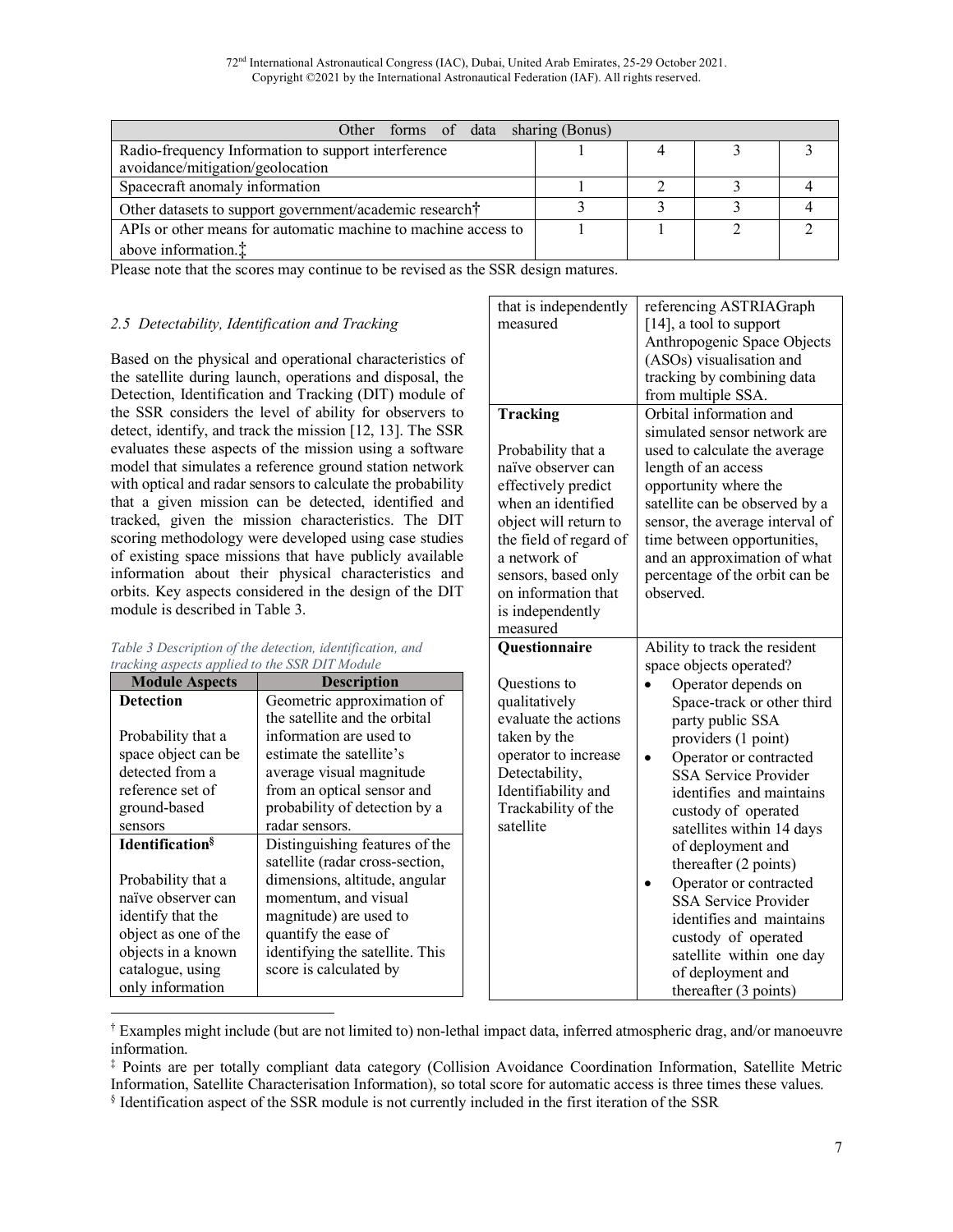72nd International Astronautical Congress (IAC), Dubai, United Arab Emirates, 25-29 October 2021. Copyright ©2021 by the International Astronautical Federation (IAF). All rights reserved.

| <b>Ouestionnaire</b><br>(cont.) | Ability to provide verifiable<br>photometric/radiometric<br>characterisation data on the<br>satellite to the SSR evaluator<br>Radiometric Data<br>(average/max/min RCS)<br>(2 point)<br>Photometric Data<br>(average/max/min Visual<br>Magnitude) (2 points) |
|---------------------------------|--------------------------------------------------------------------------------------------------------------------------------------------------------------------------------------------------------------------------------------------------------------|
|---------------------------------|--------------------------------------------------------------------------------------------------------------------------------------------------------------------------------------------------------------------------------------------------------------|

Applicants applying for an SSR are required to provide the following inputs on the characteristic information and planned orbital information for the satellite for the DIT module:

- Required:
- o Geometric approximation and dimensions (rectangular prism, cylinder, or sphere);
- Requested:
- o CAD model (Basic size and geometry);
- o Detailed CAD model (Complex faceted model, i.e.>1000 faces, with material details);
- o Operational Orbit Parameters;
- o Nominal requirements for satellite Attitude/Pointing during primary mission;
- o The number of satellites in the mission and the deployment process from the launch vehicle;
- o Qualitative description of the early operational stages to reach the operational orbit

# **Normalisation**

For the Detectability and Tracking aspects of the DIT module, the normalisation is carried out by defining performance tiers for each of the metric, as detailed in [5].

Each of the four DIT Module Aspects (Detection, Identification, Tracking, and the Questionnaire) are equally weighted to form the overall DIT module score.

### *2.6 Application of Standards*

As part of the SSR, mission operators are evaluated on mandatory or voluntary adoption of internationally recognised design and operations standards that have been applied to the mission in efforts toward safe and sustainable operation in the space environment. The Design and Operations Standards module of the SSR consists of a questionnaire whereby applicants are awarded for mandatory adoption (points gained that impact the SSR Tier) and voluntary adoption (bonus scores that impact the SSR Steps). The scoring methodology used in the module aims to find a balance between discouraging the selection of looser regulatory regimes and recognising beyond-than-required behaviours [5].

The SSR Design and Operations Standards modules considers the adoption and/or tailoring of the following:

- Space debris mitigation guidelines (e.g. IADC);
- UN COPUOS Long-Term Sustainability guidelines;
- Space debris mitigation standards or verifiable laws (e.g. ISO, FSOA);
- Standardised operational products (e.g. CCSDS);
- In case of close proximity or rendezvous operations: relevant safety standard (e.g. CONFERS).

Additional questions in the module also request information from the SSR applicant regarding;

- (i) The release of debris in orbit from the satellite or launcher;
- (ii) Probability of explosion;
- (iii) Ability of the satellite to be passivated after its operational lifetime;
- (iv) Use of disposal orbit after end of operations for spacecraft and launch vehicle upper stage;
- (v) commit to registering/has registered your payload and associated objects with the United Nations Committee on the Peaceful Uses of Outer Space's Register of Objects Launched into Outer Space.

### *2.7 External Services Module*

With satellite servicing technologies steadily progressing over recent decades a growing interest and market readiness have emerged for on-orbit satellite servicing (OOS) and cooperative satellites specifically equipped with the tools and technologies needed to extend satellites' lifespans. The SSR external services module considers a wide range of activities aimed at recognising actions taken by that satellite operators to employ external services or to increase the probability of successful external servicing, and are classified into four categories of actions, including [11]:

- (i) On-orbit features
- (ii) Standardised interfaces
- (iii) Life extension services
- (iv) Use of external ADR (beyond compliance)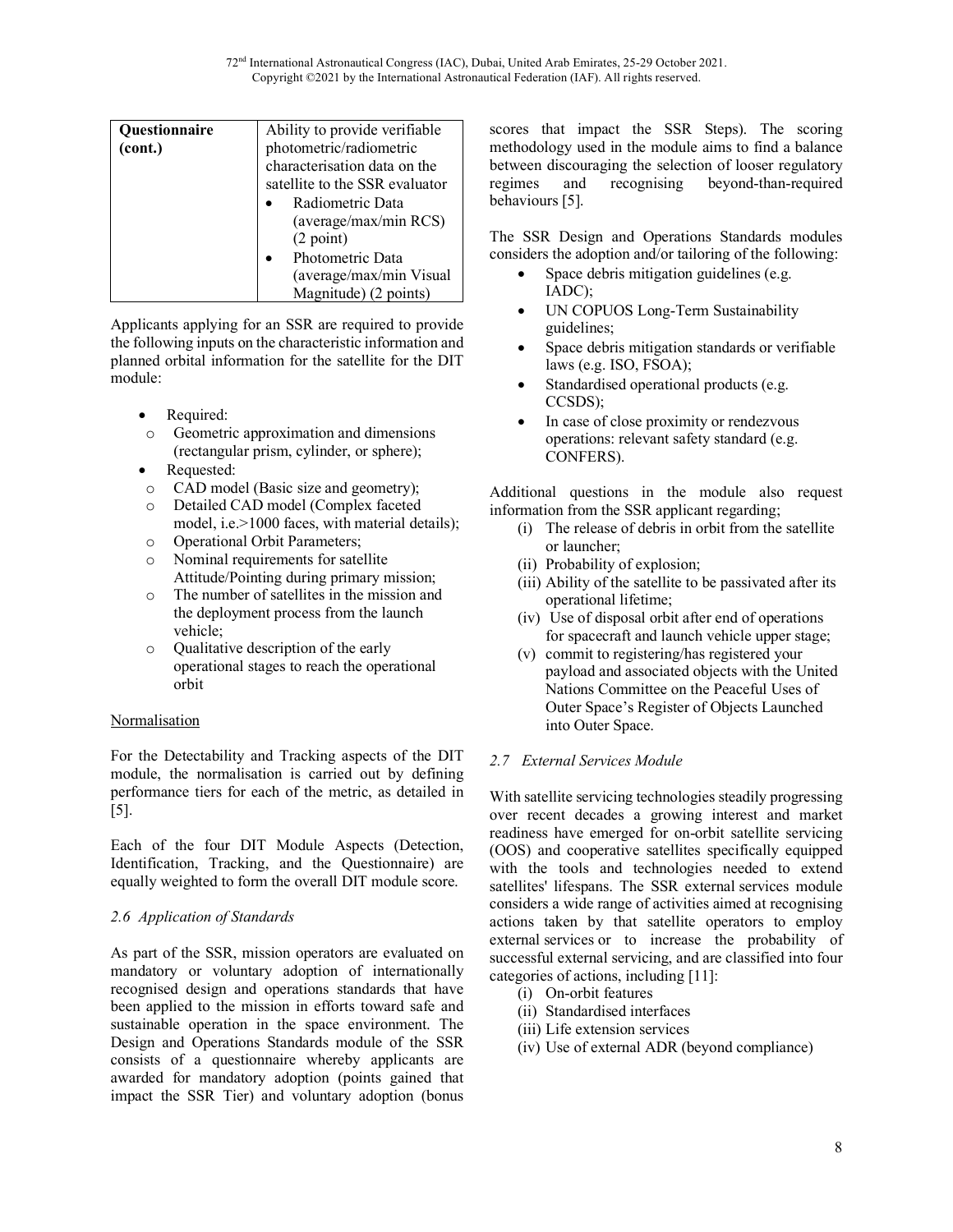Table 4 details the four categories of actions in the external services modules during the different phases of a mission.

| Category     | <b>Description</b>                  | <b>Example</b>       |  |  |
|--------------|-------------------------------------|----------------------|--|--|
| On-orbit     | Operators can                       | Installing of        |  |  |
| feature      | take actions                        | OOS features in      |  |  |
| $(0.5$ Bonus | during the design                   | preparation to       |  |  |
| points)      | and pre-launch                      | create a fail-safe   |  |  |
|              | phase to make it                    | option for           |  |  |
|              | easier to have                      | satellite repair,    |  |  |
|              | their mission                       | refuelling or        |  |  |
|              | serviced in the                     | disposal.            |  |  |
|              | future. This does                   | Examples             |  |  |
|              | not imply that                      | include visual       |  |  |
|              | they will                           | fiducials, grapple   |  |  |
|              | definitely use                      | fixtures,            |  |  |
|              | OOS                                 | mechanical           |  |  |
|              |                                     | features, grasp      |  |  |
|              |                                     | features etc.        |  |  |
| Standardised | Utilising OOS in                    | Employment of        |  |  |
| interfaces   | line with current                   | OOS capabilities     |  |  |
| $(0.5$ Bonus | standards                           | that include         |  |  |
| points)      | developed and                       | standardised         |  |  |
|              | proposed by                         | interfaces           |  |  |
|              | international                       |                      |  |  |
|              | groups e.g.                         |                      |  |  |
|              | Consortium for                      |                      |  |  |
|              | Execution of                        |                      |  |  |
|              | Rendezvous and                      |                      |  |  |
|              | Servicing                           |                      |  |  |
|              | Operations                          |                      |  |  |
|              | (CONFERS)                           |                      |  |  |
| Life         | Commitment to                       | External end-of-     |  |  |
| extension    | use or                              | life removal         |  |  |
| services     | demonstration of                    | service              |  |  |
| $(0.5$ Bonus | use of On Orbit                     |                      |  |  |
| points)      | Servicing                           |                      |  |  |
| Use of       | Commitment to                       | Use of external      |  |  |
| external     | use or                              | <b>Active Debris</b> |  |  |
| Active       | demonstration of<br>use of On Orbit | Removal but still    |  |  |
| Debris       |                                     | complies with 25     |  |  |
| Removal      | Servicing                           | year deorbit rule    |  |  |
| (beyond      |                                     |                      |  |  |
| compliance)  |                                     |                      |  |  |
| $(0.5$ Bonus |                                     |                      |  |  |
| points)      |                                     |                      |  |  |

|  | Table 4 Scoring rubric for SSR External Services module |  |  |
|--|---------------------------------------------------------|--|--|
|  |                                                         |  |  |

Please note that the scores may continue to be revised as the SSR design matures.

Noting that many of the OOS features are still in the demonstration phase, and that the not all missions will employ external services (low altitude orbit or small satellites), the first iteration of the SSR's external services module will award bonus scores for missions only, and will be weighted equally. A total of 0.5 bonus points will be awarded for missions that meet the requirements for each category. It is envisioned that with the verification, validation and successful demonstration of external services capabilities continue, scope for re-evaluation of points in this module will be considered.

# *2.8 Verification Assessment*

A verification assessment module is applied to all six previous modules of the SSR in order to confirm that the SSR applicant's input is accurate and reflects confidence from the SSR Entity that the input and data provided is accurate. The SSR Entity is not responsible for conducting an in-depth review to confirm the accuracy or technical credibility of information provided by an applicant (although it reserves the right to investigate submissions for accuracy/credibility and adjust ratings accordingly). Instead, the credibility of applicantprovided information will be assessed based on the levels of verification listed in Table 5 as demonstrated in documentation submitted by the applicant.

*Table 5 Different levels of verification assessments defined in the SSR*

| <b>Corrective</b> | <b>Verification Assessment Level</b>     |
|-------------------|------------------------------------------|
| Factor            |                                          |
| 0.5               | <b>Assertion by Applicant</b>            |
|                   | Affirmative statement by the applicant   |
|                   | is provided, without supporting          |
|                   | documentation                            |
| 0.6               | <b>Assertion with Technical</b>          |
|                   | Documentation                            |
|                   | Supporting technical documentation on    |
|                   | the mission design is disclosed to the   |
|                   | <b>SSR Entity</b>                        |
| 0.8               | <b>Public Release of Technical</b>       |
|                   | <b>Documentation</b>                     |
|                   | Supporting technical documentation is    |
|                   | submitted to a government or non-        |
|                   | profit available for public review       |
| 1                 | <b>Authority</b>                         |
|                   | An independent technical review or the   |
|                   | confirmation of the compliance by a      |
|                   | third-party technical expert is provided |

Points awarded through either data inputs and/or questionnaire responses in the six modules outlined above will be multiplied by the corrective factor corresponding to the verification assessment level selected by the SSR applicant. Section 3.2 provides a example of the impact of the verification assessment on the SSR Tier scores of a sample mission.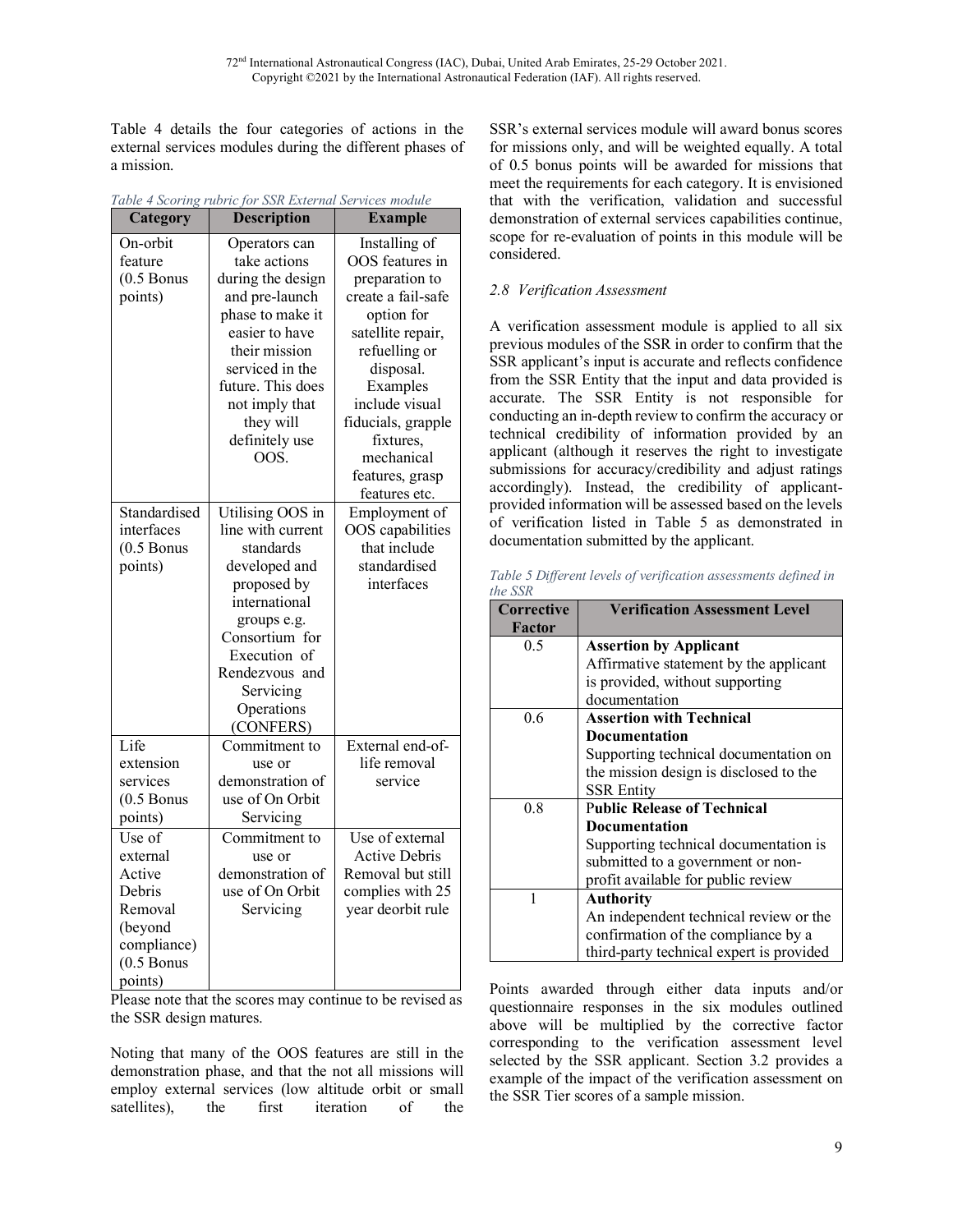# *2.9 Weighting and Aggregation*

During the scoring process, the total number of points earned by the entity in a given module are divided by the total possible points. The normalised point total is an input to the full SSR calculation, and results in a score between 0 (low) and 1 (high and the best achievable score). This normalisation procedure is relevant for all SSR modules, excluding the Mission Index and Detection, Identification and Tracking modules as described in Section 2.2 and Section 2.5 respectively

In order to assign the SSR Tier level of mission, the normalised scores from individual modules are aggregated into a single SSR score, as described in [5]. Each of the six SSR modules is assigned a weighting factor in the form of a percentage based on alpha and beta testing of the SSR. Certain modules are considered more substantial in the context of long-term space sustainability than others and therefore make up a higher portion of the overall SSR Tier score. The SSR modules carry weighting factors classified as high (50%), medium (15%) and low (5%) contribution to the SSR Tier level, as follows:

- **High** (50% contribution to the SSR Tier) o Mission index module
- **Medium** (15% contribution to the SSR Tier)
	- o Collision Avoidance Processes
		- o Data Sharing
	- o Detection, Identification, Tracking
	- **Low** (5% contribution to the SSR Tier)
		- o Design and Standards Application
		- o External Services (constituting bonus points only)

The weighting factors presented in this paper continue to be assessed, with on-going analysis based on further beta testing.

### **3. Alpha and Beta Testing**

The alpha and beta testing phase of the development was conducted to provide an opportunity for the consortium to test and calibrate the SSR prior to public registration. The aim of the alpha and beta testing was to engage with stakeholders to help improve aspects of the SSR. These include ensuring clarity and precision in the questionnaire, and minimising the burden associated with completing the questionnaire and required documentation verification, and identifying challenges and/or loopholes. Importantly, both alpha and beta tests were used to inform the weighting for each module of the SSR and the SSR Tier categories.

Alpha tests were conducted by the SSR consortium members, namely ESA and MIT on respective missions from each organisations, followed by beta testing by external operators. A select group of partners were invited to conduct the first beta testing of the SSR to ensure the model correctly took into account diverse criteria from the variety of missions that are already operational or are set to launch. Airbus evaluated two earth observation missions to identify the differences in SSR tiers based on improved compliance. Planet evaluated a constellation mission based on different orbital altitudes and generations.

### *3.1 SSR Tier categories*

Based on the outcomes of the alpha and beta testing, the SSR Tier designations were categorised as the following:

Certified: The mission meets the pre-requisite requirements to apply for an SSR. The SSR applicant demonstrates willingness to increase mission's sustainability. Current sustainable practices need to be incorporated into the mission.

Silver: The mission incorporates current sustainability practices with areas to improve upon. The SSR applicant demonstrates consideration for the orbital environment in design and operation of mission.

Gold: The SSR applicant demonstrates currently accepted best practices for sustainability in all aspects of the mission. The mission has minimal impacts on the orbital environment beyond the necessary use.

Platinum: The mission incorporates innovative methods for improving the orbital environment that go beyond common best practices. The SSR applicant demonstrates sustainable practices that enhance sustainability outcomes across all aspects of the mission.

### *3.2 Example SSR Mission Evaluations*

The following sections presents examples of SSR evaluated missions performed during the alpha and beta tests. Names and details of the missions have been excluded to preserve confidentiality of the mission operators, until such a time that the operators choose to make their SSR public. Figure 2 presents the results of alpha and beta tests on a range of missions, and details the normalised scores for each SSR module, and subsequent SSR Tier.

### *Comparison of LEO vs GEO missions*

CubeSat missions have low associated risk, as shown by reaching 0.4 weighted score in the mission index module.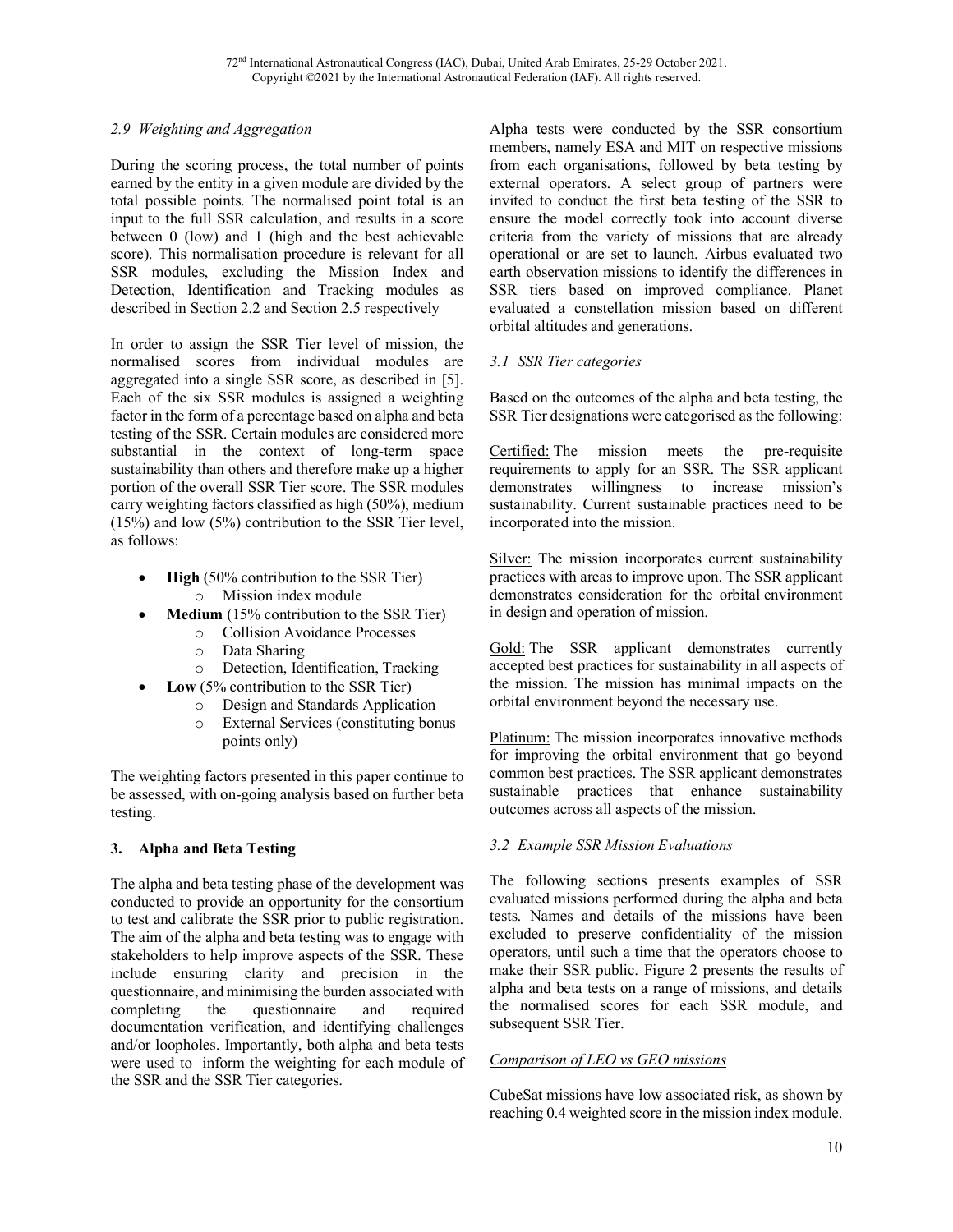However their inability to manoeuvre, lack of collision avoidance capabilities, and inability to easily be detected or tracked due to their size result in low weighted in the collision avoidance and DIT modules. A GEO mission (GEOSat) SSR evaluation showed that the same weighted score in the mission index module. In comparison to the CubeSat missions, the GEO mission scored higher in the collision avoidance, data sharing, and DIT modules reflecting the fact that the GEO operator shared ephemerides and other data to facilitate coordination, and benefited from a reduced risk in the Mission Index metric with respect to LEO missions.

#### *Comparison of Earth Observation missions*

A comparative study of three Earth Observations (EO) missions was conducted to determine the impact of operators' design choices, such as satellite size and endof-life (EOL), on the final SSR Tier rating. The three mission scenarios evaluated, namely:

- (i) A default example (EO #1): an EO mission in a Sun-synchronous orbit in a non-naturally compliant altitude such that a manoeuvre is required to meet the 25-year rule at the End-of-Life of the mission (EO  $#1$ );
- (ii) The default mission with the disposal phase was reduced from 25 to 5 years (EO #2); and
- (iii) The default mission whereby the size of the spacecraft is doubled (EO #3).

EO #2 receives an improved assessment for in the mission index module when the disposal phase was reduced from 25 to 5 years, highlighting the ability of the mission index module to capture the decreased impact of the mission on the space environment, largely based on the mitigation of space debris and its consequences. EO #3 simulates an EO mission whereby the size of the satellite is double that of EO #1. The impact of the increased size of the satellite results in a higher associated fragmentation risk, and therefore reduced weighted score in the SSR mission index module when compared to the EO #1 and EO #2 mission scenarios [5].

#### *Comparison of LEO constellation missions*

Finally, a comparative evaluation of a large constellation mission at high altitude (LCH) and low altitude in LEO (LCL) was conducted to study the impact of operational altitude of the satellites on the SSR. Neither the LCH or LCL spacecraft are naturally compliant with the 25-year rule. LCH's satellite post-mission disposal probability is assumed to be 95%, while LCL's is assumed to be 90%. LCL scores better due to a lower level of intrinsic risk associated with the lower altitude, even with a lower post-mission disposal success rate.



### *Optimisation studies*

Based on the initial alpha and beta tests, optimisation studies were conducted to determine how changes to collision avoidance and/or data sharing of missions could impact the overall SSR Tier scores, as shown in Figure 3. In the mission scenarios evaluated, no changes were made to the satellite mission design (i.e. mass, size, number of satellites in a constellation). This results in no changes to the mission index and DIT modules of the SSR between the default and optimised mission scenarios.

Mission A represents a fleet of satellites (<10) in LEO, and achieved a Silver SSR Tier rating in the default scenario. In order to improve its sustainability and SSR score, the hypothetical operator then makes changes to its behaviours for the collision avoidance module. By increasing its Orbital State Knowledge and Availability to Coordinate from medium (3 points), as represented in the Mission A default scenario, to high (4 points), as represented in the Mission A optimised scenario, it increases its overall SSR from 0.63 to 0.67, edging closer to reaching the SSR Gold tier.

The Mission B example extends the optimisation study further. Representing a fleet of earth observations satellites (<5), Mission B achieved a Silver SSR Tier rating in the default scenario. By updating Mission B's data sharing to include sharing specific types of data upon request by other operators (for coordination in response to a high interest event or other specific planned or emergent event), it achieves significant increases in the SSR data module, allowing Mission B's optimised scenario to move from a Silver tier score of 0.62 to a SSR Gold tier score of 0.72.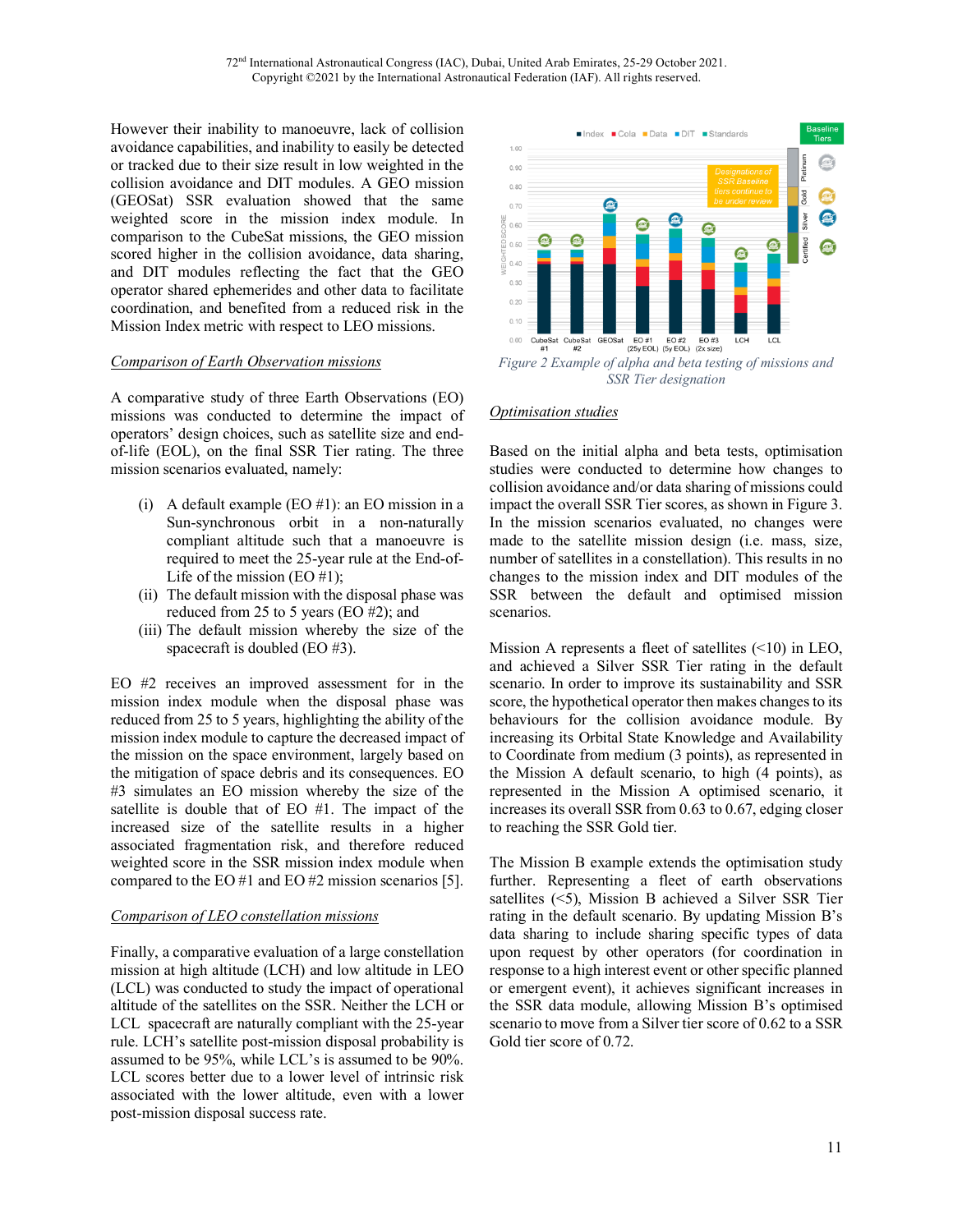

*improvements based on changes to module inputs*

Further studies during the alpha and beta testing phase of the SSR studied the weightings assigned to the verification assessment module of the SSR, as shown in Figure 4 below. Mission X was evaluated whereby all inputs were held consistent, except for the verification assessment applied to the inputs. As described in Section 2.8, inputs where the mission operator is able to inputs that are reviewed by an independent technical review or the confirmation of the compliance by a third-party technical expert (Authority) will receive a higher verification assessment compared to if the same data only were to only be verified by assertion by the applicant (Assertion by Applicant).



*Figure 4 Example missions demonstrating changes to the SSR Tiers based on verification of inputs*

#### *3.3 Feedback from SSR beta testing*

SSR beta testers provided valuable feedback, and a summary of the key observations and subsequent implementation of revisions in the first iteration of the SSR are detailed in Table 6 below.

| Table 6 Summary of key feedback notes from beta testing, and |  |
|--------------------------------------------------------------|--|
| subsequent implementation in the SSR design                  |  |

| , assequent implementation in | $\omega$ $\alpha$ $\omega$ $\alpha$ |
|-------------------------------|-------------------------------------|
| <b>Beta testing feedback</b>  | <b>Implementation in the</b>        |
|                               | <b>SSR</b> design                   |
| Satellite operators and       | The SSR and its modules             |
| manufacturers design          | are envisioned to be                |
| their missions in             | periodically updated,               |
| response to the               | based upon technology               |
| constraints and needs of      | updates, the status of the          |
| their end users and the       | space environment, and              |
| physics of their              | updates to long-term                |
| orbit. This leads to          | space sustainability                |
| different options for how     | regulations. As described           |
| to pursue a high SSR          | in [11], while a number             |
| score, with operators         | of modules were                     |
| suggesting that more          | excluded in the first               |
| flexibility in the SSR        | iteration of the SSR,               |
| modules including             | these will be analysed for          |
| orbital selection, data       | inclusion in future                 |
| sharing, collision            | iterations of the SSR.              |
|                               |                                     |
| avoidance, and number         | On-going discussions are            |
| of spacecraft.                | being conducted by the              |
|                               | <b>SSR Consortium with</b>          |
|                               | actors on how much                  |
|                               | flexibility is required in          |
|                               | the data sharing or                 |
|                               | collision avoidance                 |
|                               | modules.                            |
| Some satellite operators      | The SSR modules                     |
| consider whether to           | account for the design              |
| extend the life of a          | decisions made and                  |
| satellite or replace it with  | updated by the operator             |
| a newer model.                | at all phases of a                  |
| Understanding the             | mission, including end-             |
| sustainability impacts of     | of life. The mission                |
| life extension decisions      | index module and                    |
| requires a life-cycle         | External services account           |
| approach that considers       | for decisions in the event          |
| the launch, spacecraft        | that the operator decides           |
| reliability, technology       | to extend the life of the           |
| maturity and changes in       | mission.                            |
| the orbit.                    |                                     |
|                               |                                     |
| Beta testers encouraged       | As shown in Section 3.2,            |
| the SSR team to clearly       | the SSR consortium and              |
| communicate to                | host entity will strive to          |
| operators what actions        | consult with SSR                    |
| influenced their score        | applicants on actions that          |
| and what actions they         | can be taken during all             |
| can take to improve it.       | phases of the mission to            |
|                               | increase their overall              |
|                               | SSR Tier score.                     |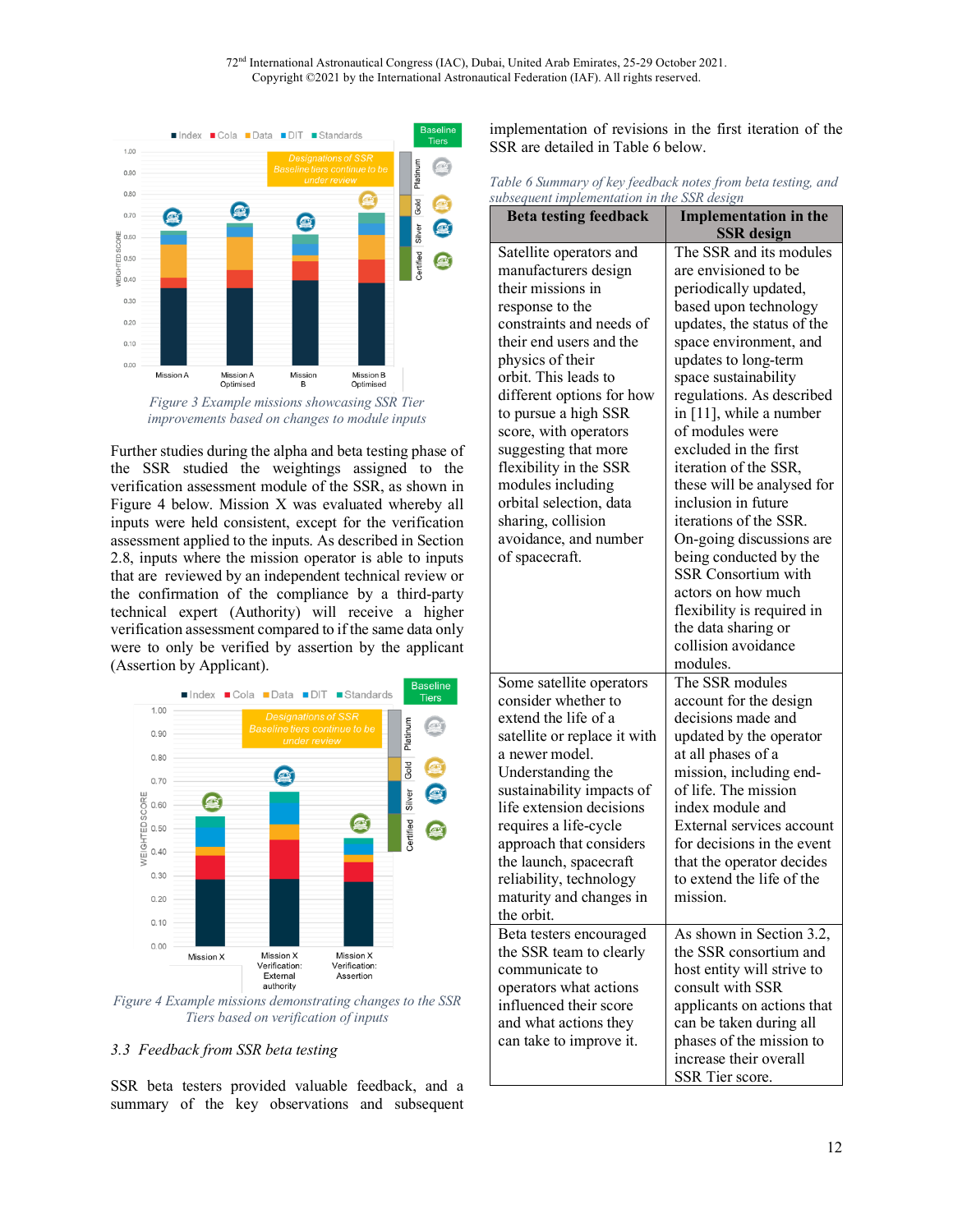| Beta testers noted that                         | As the SSR Tier of a                          |
|-------------------------------------------------|-----------------------------------------------|
| decisions are made about                        | mission will be updated                       |
| key mission features that                       | periodically, any changes                     |
| influence the SSR at                            | during in-orbit                               |
| specific points in the                          | operations or end-of-life                     |
| design and operations                           | decisions made by the                         |
| phase. For example, an                          | operator (e.g. increased                      |
| orbital altitude is                             | data sharing, or earlier                      |
| selected early in the                           | disposal at the end of                        |
| design phase and it may                         | operational life of a                         |
| not be feasible to change                       | mission) after launch                         |
| it; this may imply that                         | will be reflected in the                      |
| the operator will need to                       | updated SSR Tier. The                         |
| consider other SSR                              | final SSR Tier of the                         |
| modules to improve their                        | mission will only be                          |
| score such as data                              | assigned after the                            |
| sharing, collision                              | disposal phase of the                         |
| avoidance or                                    | mission.                                      |
| detectability.                                  |                                               |
| Beta testers requested                          | The SSR verification                          |
| that verification                               | assessment as well as                         |
| assessment of public                            | SSR data sharing module                       |
| release of technical                            | is designed to account                        |
| documentation should                            | for a number of                               |
| also include the                                | categories of                                 |
| availability of data via                        | information sharing that                      |
| public information                              | allow the SSR Entity to                       |
| sharing, a public API                           | be confident in the inputs                    |
| (application                                    | received by the operator                      |
| programming interface),                         | while not disclosing                          |
| or an API that would be                         | proprietary information                       |
| provided to a requestor,                        | regarding the mission.                        |
| upon request.                                   | Data can be shared via                        |
|                                                 | an API rating than                            |
|                                                 | hosting a particular                          |
|                                                 | website, on the condition                     |
|                                                 | that there is an associated                   |
|                                                 | query-builder for less-                       |
|                                                 | technical users.<br>Some of the modules       |
| Do you plan to have at                          |                                               |
| the end an Excel sheet                          | rely on computations that                     |
| that provides directly an                       | cannot be embedded into<br>an Excel file. Our |
| assessment of the final<br>rating? The interest | recommendation is for                         |
| would be to see rapidly                         | the hosting agency to                         |
| what improvements in                            | setup a web-based                             |
| design/operations are                           | interface to allow                            |
|                                                 |                                               |
|                                                 | operators to compute the                      |

<sup>\*\*</sup> The SSR Advisory Group consists of independent and multi-stakeholder group of experts selected by the World Economic Forum to advise and provide high-level guidance

 $\overline{a}$ 

†† The SSR Consortium consists of the organisations selected by the World Economic Forum to design and

| useful to perform a better<br>final score. | rating also outside/before<br>a formal submission<br>exactly to be able to |
|--------------------------------------------|----------------------------------------------------------------------------|
|                                            | assess how different<br>actions/decision would<br>affect the final score.  |

# **4. Selection of SSR Administrative Entity**

Following the initial alpha and beta testing of the SSR, in late 2020, the World Economic Forum began its search for an entity or a consortium of entities willing to take over the management and day-to-day operations of the SSR. The selected entity was envisioned to be international in nature, impartial, trusted by actors in the sector, and with appropriate resources to ensure initial roll out. The selected SSR Administrative Entity would be responsible for three types of activities, namely:

- (i) issuing SSRs to missions submitted by satellite operators for evaluation;
- (ii) pursuing campaigns to raise awareness about the SSR to the space community; and
- (iii) working with the SSR Advisory Group\*\* and the SSR Consortium†† to maintain and update the SSR technical definition as needed.

# *4.1 Selection process*

The selection of the SSR Administrative Entity was conducted in a two-step process, as detailed in Table 7 below.

| Table 7 Details of the two-step selection process including key |  |  |
|-----------------------------------------------------------------|--|--|
| information requested by applicants                             |  |  |

| <b>Description</b> | <b>Requested Information</b>      |
|--------------------|-----------------------------------|
| Call for           | If and how the entity was         |
| Letters of         | already involved on the topic of  |
| Intent for any     | space sustainability              |
| entity (or         | Entity's vision and reason for    |
| consortium         | wanting to take on the            |
| of entities)       | management of the SSR             |
| that would be      | Reasoning and evidence for the    |
| interested in      | entity to be the best fit for the |
| the formal         | SSR management                    |
| management         | Details of resources (human,      |
| and hosting        | financial, etc.) available to     |

develop the SSR, and consist of World Economic Forum, Space Enabled Research Group at Massachusetts Institute of Technology (MIT) Media Lab, European Space Agency, University of Texas at Austin, and BryceTech.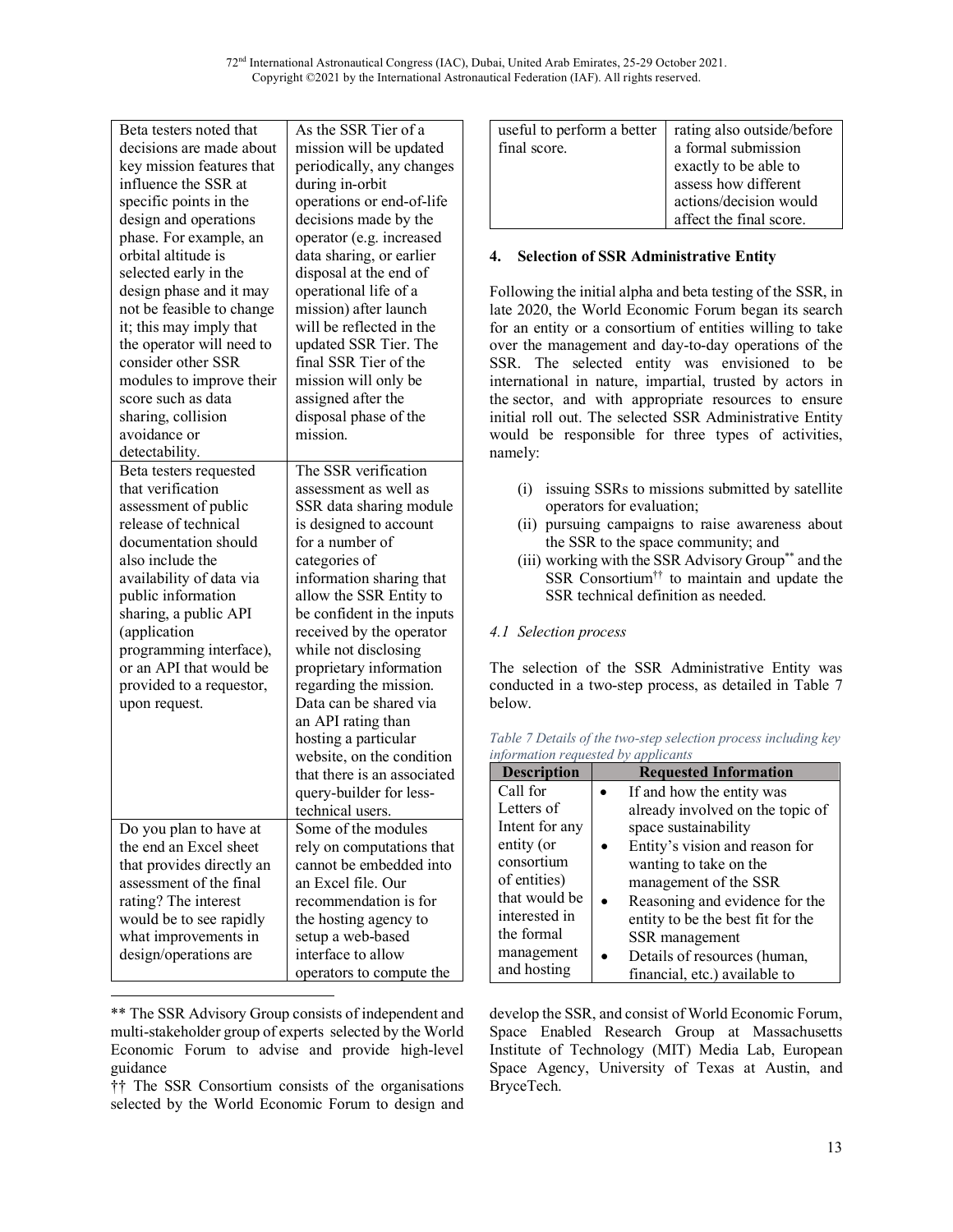| of the Space<br>Sustainability<br>Rating<br>starting in<br>$2021$ on a<br>permanent<br>hasis                                                                                                                                       | manage the first 2 years of the<br>SSR roles and responsibilities<br>that you propose for the entity<br>or entities that will participate<br>in managing the SSR under the<br>vision you propose.<br>Details of the core lead/team be<br>assigned to the SSR, transition<br>and launch?                                                                                                                                                                                                                                                                                                                                                                                                                                                                                          |
|------------------------------------------------------------------------------------------------------------------------------------------------------------------------------------------------------------------------------------|----------------------------------------------------------------------------------------------------------------------------------------------------------------------------------------------------------------------------------------------------------------------------------------------------------------------------------------------------------------------------------------------------------------------------------------------------------------------------------------------------------------------------------------------------------------------------------------------------------------------------------------------------------------------------------------------------------------------------------------------------------------------------------|
| Extended<br>Letter of<br>Intent which<br>included<br>addition<br>clarification<br>questions<br>regarding<br>resources,<br>budgets,<br>technical<br>partnerships,<br>and visions<br>for the<br>operating<br>structure of<br>the SSR | Details of technical expertise to<br>support the on-going work of<br>the SSR to ensure it stays<br>current (beyond input from the<br>Advisory Group), including<br>overall technical capability to<br>cover SSR management,<br>updates and future expansion<br>Confirmation and further details<br>of the necessary budget to cover<br>up to the first 2 years of hand-<br>over and roll-out of the SSR<br>Further details on resources<br>(e.g. full or part time<br>employees) to support the hand-<br>over and roll-out of the SSR in<br>the first two years<br>Suggested operating structure<br>Details of potential partners (if<br>applicable)<br>Evidence of ability to<br>coordinate with space operators<br>globally and leverage influence<br>within the space sector. |

### *4.2 Key selection criteria*

Upon receiving the extended letters of intent, applications were reviewed and rated based on the following criteria:

- Technical Qualifications
- Resource Allocation
- Objectivity/Neutral status
- Risk to long-term management (highest mark
- Possible integration (partnership) with other partners
- Strength of proposal and plan proposed

### *4.3 Selected SSR Entity*

Based on the accumulated scores for the selection criteria provided in Section 5.2, the [EPFL] EPFL (École polytechnique fédérale de Lausanne) Space Center, known as eSpace, was selected as the host SSR entity,

tasked with implementing the SSR as an operational rating system in preparation for its roll-out.

The EPFL Space Center (eSpace) is an interdisciplinary hub, working with students, academic institutions, international space agencies and industry partners, with an overall mission to promote space related research and education at EPFL. eSpace achieves its mission through three key areas:

- **Education**
- Fundamental research
- Innovative development projects

eSpace is currently focused on the research initiative on Sustainable Space Logistics, which includes missions such as removal of space debris and technologies such as Relative Navigation and Space Robotics, demonstrated by the partnership with eSpace's commercial spin-off ClearSpace SA, due to launch its first space debris removal mission in 2025. The centre boasts a team of experts with a wide range of industry and academic experience, and benefits from close collaborations with research laboratories and institutes at EPFL.

eSpace will undergo a transition phase with the SSR consortium on finalising the development of the SSR and the business model, and take ownership and management of the SSR in the first half of 2021. The selected entity accepts to take up the rating in its current, documentbased form (as per finished work of the consortium) and not make any changes without prior consent of the consortium. Once launched, there are expected to be annual reviews (or extraordinary amendments per new policy, technology or environmental events) with the help of the broader Advisory Group to ensure the rating stays relevant, unbiased and true to its goal of motivating actors to go above and beyond in exhibiting sustainable behaviour in relation to orbital debris mitigation. Addition modules or expansion of SSR should also be considered per input from the Advisory Group. Following the transition, the SSR Consortium will join the SSR Advisory Group, together with the representative of the selected entity and the new Advisory Group will continue forward to ensure future sustainable operations and continued development of the SSR.

# **5. Conclusion**

As the challenge of orbital debris is set to grow, current and future missions face an increasing risk of possible collisions. The SSR provides an innovative way of addressing the orbital challenge by encouraging responsible behaviour in space through increasing the transparency of organisations' debris mitigation efforts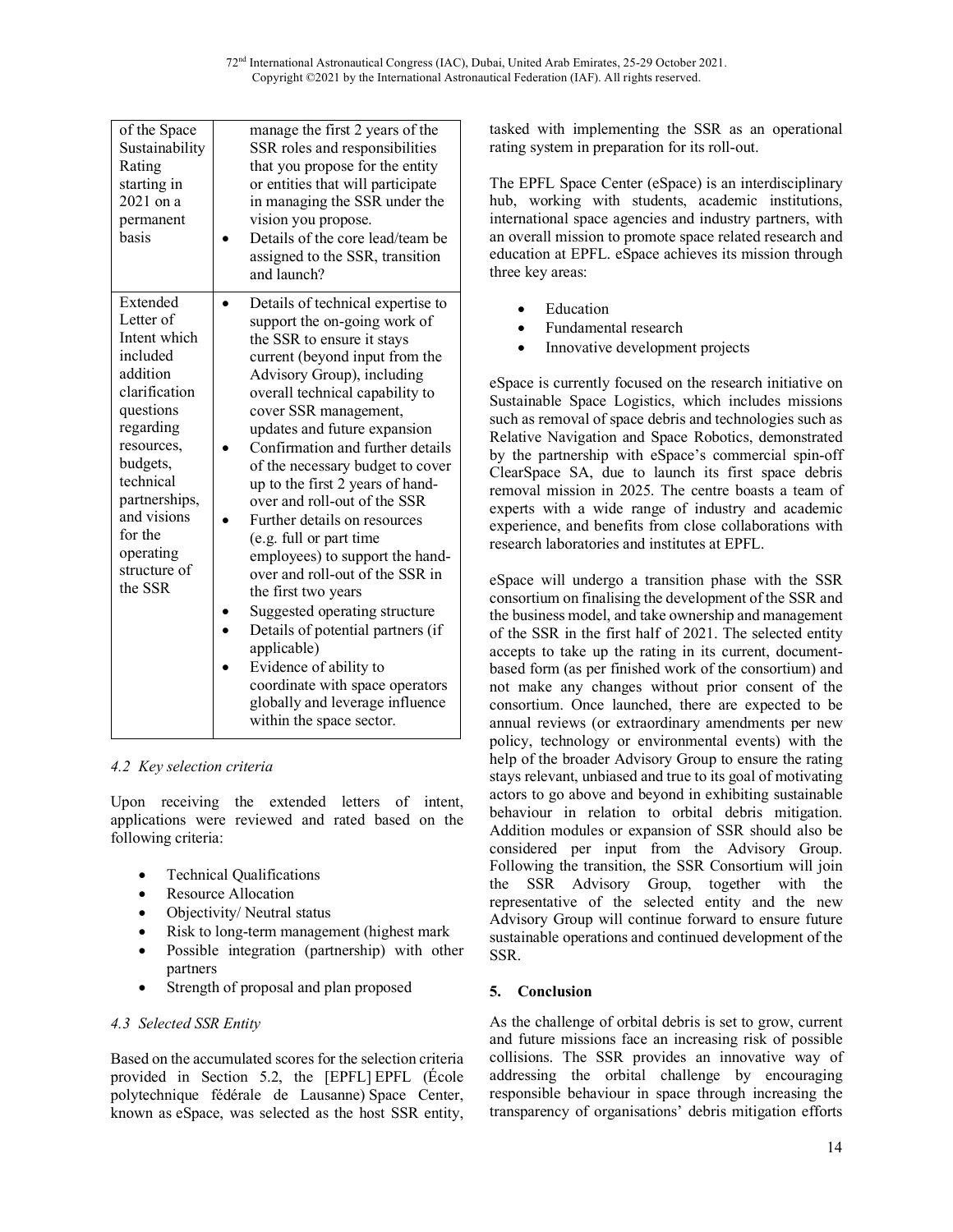by;

- (i) offering recognition of sustainable actions and decisions taken by actors, thereby encouraging better behaviours by operators;
- (ii) simplifying the assessment of and quantifying sustainability metric to draw a clear comparison between missions; and
- (iii) helping to recognise and spread new behaviours/best practices for sustainability more nimbly than national regulation.

The paper provides a detailed description of the scoring methodology used for the SSR. Namely, the SSR transforms information provided by the SSR applicant through a questionnaire and supporting documentation into scores for various modules. These module scores are then composited to produce a single rating and corresponding SSR Tier rating and bonus scores which represent a mission's space sustainability. The SSR design was validated through beta testing with stakeholders from industry. These Beta testers volunteered to evaluate their missions using the SSR to help improve the rating system, identify the level of difficulty in completing the questionnaire and required documentation verification, and uncover challenges with proposed SSR module inputs. The alpha and beta testing phase of the SSR development was critical in defining the SSR module weighting factors and SSR Rier definitions. Select results of the alpha and beta tests are presented in the paper, as well as an analysis of how different modules or inputs can impact the SSR Tier awarded to missions. Furthermore, the paper presents the subsequent beta testing feedback, and details lessons learnt that have been effectively implemented into the design of the SSR to increase the usability of the rating system.

The SSR's modules and scoring methodology were design on the principles of pproviding an objective, quantitative and metric based tool to assess sustainability, while remaining technology and design neutral, with scores tied to the contribution to overall orbital risk. Additionally, the transparency behind the SSR design allow SSR Applicants to easily understand and interpret their respective SSR evaluations, encouraging operators to reflect on improvements to their mission and respective SSR.

By voluntarily taking part in the rating, satellite operators will share a single point of reference externally describing their mission's level of sustainability. Making their aggregate score publicly available, these actors will increase transparency and place emphasis on their debris mitigation approach, without disclosing any missionsensitive or proprietary information. The rating may also act as a differentiator and trigger positive outcomes (e.g. impacting insurance cost or funding conditions),

incentivising other stakeholders to improve their behaviour.

## **References**

[1] European Space Agency. Space Environment Statistics. https://sdup.esoc.esa.int/discosweb/statistics/. Accessed on: 18 September 2021

[2] ESA Space Debris Office. ESA's Annual Space Environment Report, 2021. GEN-DB-LOG-00288- OPS-SD.

https://www.sdo.esoc.esa.int/environment\_report/Space \_Environment\_Report\_latest.pdf

[3] Inter-Agency Space Debris Coordination Committee, (2007). IADC Space Debris Mitigation Guidelines. https://www.unoosa.org/documents/pdf/spacelaw/sd/IA

DC-2002-01-IADC-Space\_Debris-Guidelines-Revision1.pdf. Accessed on: 18 September 2021

[4] Letizia, F., Lemmens, S., Virgili, B.B. and Krag, H., 2019. Application of a debris index for global evaluation of mitigation strategies. *Acta Astronautica, 161, pp.348-362*

[5] Letizia, F., Lemmens, S., Wood, D., Rathnasabapathy, M., Lifson, M., Steindl, R., Acuff, K., Jah, M., Potter, S. and Khlystov, N., 2021. Framework for the Space Sustainability Rating. *Proc. 8th European Conference on Space Debris (virtual), Darmstadt, Germany, 20–23 April 2021.*

[6] Krag, H., Lemmens, S. and Letizia, F., 2018. Space traffic management through the control of the space environment's capacity. *5th Eur. Work. Sp. Debris Model. Remediat. CNES HQ, Paris*.

[7] Gonzalo, J. L., Colombo, C., and Di Lizia, P., 2021. Analytical framework for space debris collision avoidance maneuver design. *Journal of Guidance, Control, and Dynamics*, *44*(3), 469-487.

[8] Letizia, F., Colombo, C., Lewis, H. and Krag, H., 2017. Extending the ECOB space debris index with fragmentation risk estimation. *7th European Conference on Space Debris, 18-21 April 2017, Darmstadt*

[9] Letizia, F., Lemmens, S. and Krag, H., 2020. Environment capacity as an early mission design driver. *Acta Astronautica. Vol. 173, pp. 320–332, 2020. doi: 10.1016/j.actaastro.2020.04.041*